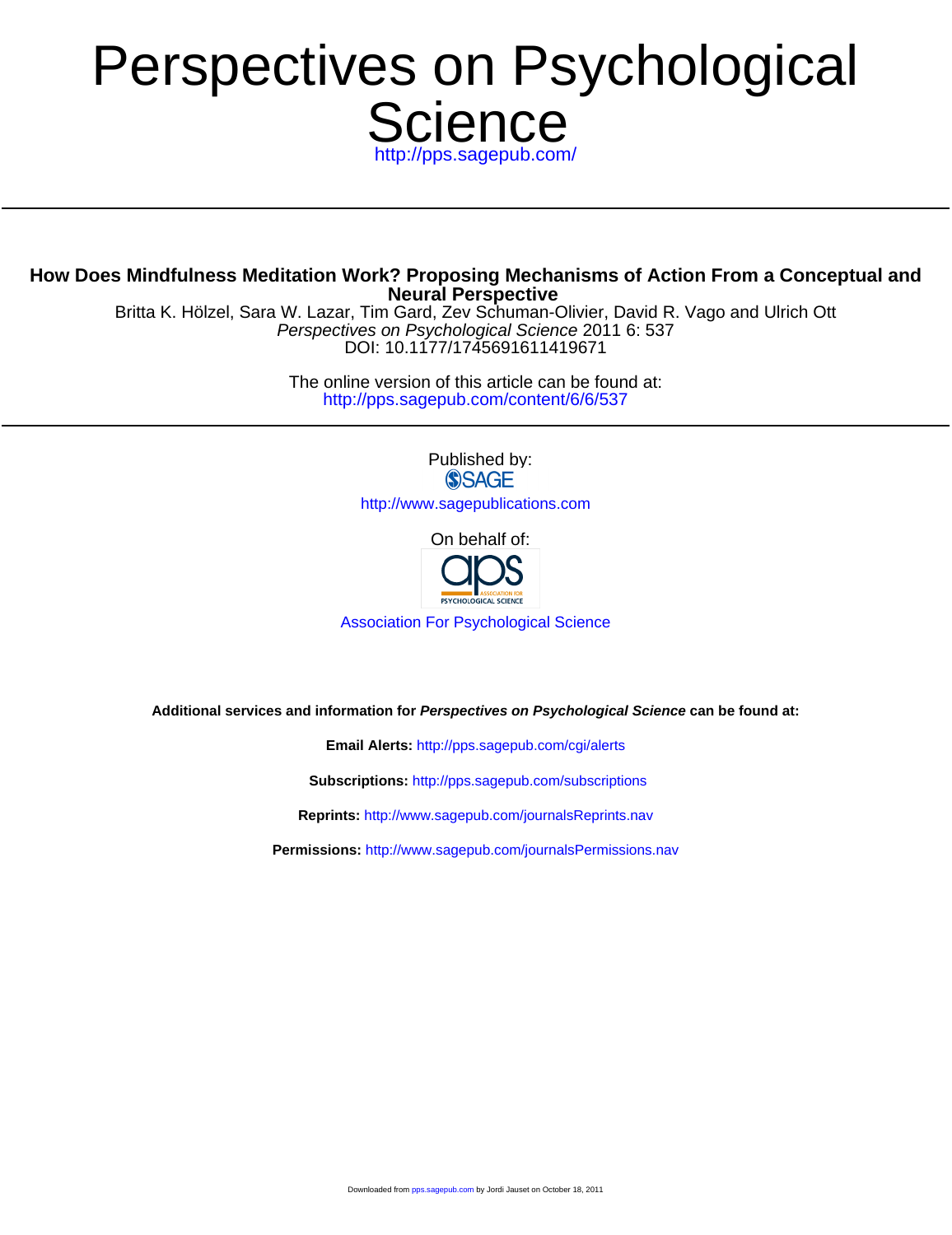# **How Does Mindfulness Meditation Work? Proposing Mechanisms of Action From a Conceptual and Neural Perspective**

Perspectives on Psychological Science 6(6) 537–559 © The Author(s) 2011 Reprints and permission: sagepub.com/journalsPermissions.nav DOI: 10.1177/1745691611419671 http://pps.sagepub.com

**PSYCHOLOGICAL SCIENCE** 



# Britta K. Hölzel<sup>1,2</sup>, Sara W. Lazar<sup>2</sup>, Tim Gard<sup>1,2</sup>,  $\mathsf{Zev}$  Schuman-Olivier<sup>2</sup>, David R.Vago<sup>3</sup>, and Ulrich Ott<sup>1</sup>

<sup>1</sup>Bender Institute of Neuroimaging, Justus Liebig-University, Giessen, Germany; <sup>2</sup>Massachusetts General Hospital, Harvard Medical School, Boston, MA; and <sup>3</sup>Brigham and Women's Hospital, Harvard Medical School, Boston, MA

#### **Abstract**

Cultivation of mindfulness, the nonjudgmental awareness of experiences in the present moment, produces beneficial effects on well-being and ameliorates psychiatric and stress-related symptoms. Mindfulness meditation has therefore increasingly been incorporated into psychotherapeutic interventions. Although the number of publications in the field has sharply increased over the last two decades, there is a paucity of theoretical reviews that integrate the existing literature into a comprehensive theoretical framework. In this article, we explore several components through which mindfulness meditation exerts its effects: (a) attention regulation, (b) body awareness, (c) emotion regulation (including reappraisal and exposure, extinction, and reconsolidation), and (d) change in perspective on the self. Recent empirical research, including practitioners' self-reports and experimental data, provides evidence supporting these mechanisms. Functional and structural neuroimaging studies have begun to explore the neuroscientific processes underlying these components. Evidence suggests that mindfulness practice is associated with neuroplastic changes in the anterior cingulate cortex, insula, temporo-parietal junction, fronto-limbic network, and default mode network structures. The authors suggest that the mechanisms described here work synergistically, establishing a process of enhanced self-regulation. Differentiating between these components seems useful to guide future basic research and to specifically target areas of development in the treatment of psychological disorders.

#### **Keywords**

anxiety disorders, attention, cognition, consciousness, neuroscience, positive psychology, stress disorders

Mindfulness meditation has been reported to produce beneficial effects on a number of psychiatric, functional somatic, and stress-related symptoms and has therefore increasingly been incorporated into psychotherapeutic programs (cf., Baer, 2003; Grossman, Niemann, Schmidt, & Walach, 2004). A large body of research documents the efficacy of mindfulness-based interventions in the treatment of a number of clinical disorders, including anxiety (Hofmann, Sawyer, Witt, & Oh, 2010; Roemer, Orsillo, & Salters-Pedneault, 2008), depression (Hofmann et al., 2010; Teasdale et al., 2000), substance abuse (Bowen et al., 2006), eating disorders (Tapper et al., 2009), and chronic pain (Grossman, Tiefenthaler-Gilmer, Raysz, & Kesper, 2007). Furthermore, mindfulness meditation positively influences aspects of physical health, including improved immune function (Carlson, Speca, Faris, & Patel, 2007; Davidson et al., 2003), reduced blood pressure and cortisol levels (Carlson et al., 2007), and increased telomerase activity<sup>1</sup> (Jacobs et al., 2010). Not only has mindfulness successfully been used in the

treatment of disorders and improvement of health; it has also been shown to produce positive effects on psychological wellbeing in healthy participants (Carmody & Baer, 2008; Chiesa & Serretti, 2009) and to enhance cognitive functioning (Jha, Krompinger, & Baime, 2007; Ortner, Kilner, & Zelazo, 2007; Pagnoni & Cekic, 2007; Slagter et al., 2007). Historically, mindfulness is a concept stemming from ancient Buddhist philosophy (Bhikkhu, 2010), and is practiced to achieve enduring happiness (Ekman, Davidson, Ricard, & Wallace, 2005) and to gain insight into a view of the true nature of existence (Olendzki, 2010).

#### **Corresponding Author:**

Britta K. Hölzel, Bender Institute of Neuroimaging, Justus Liebig-University, Otto-Behaghel-Str. 10 H, 35394 Giessen, Germany E-mail: britta@nmr.mgh.harvard.edu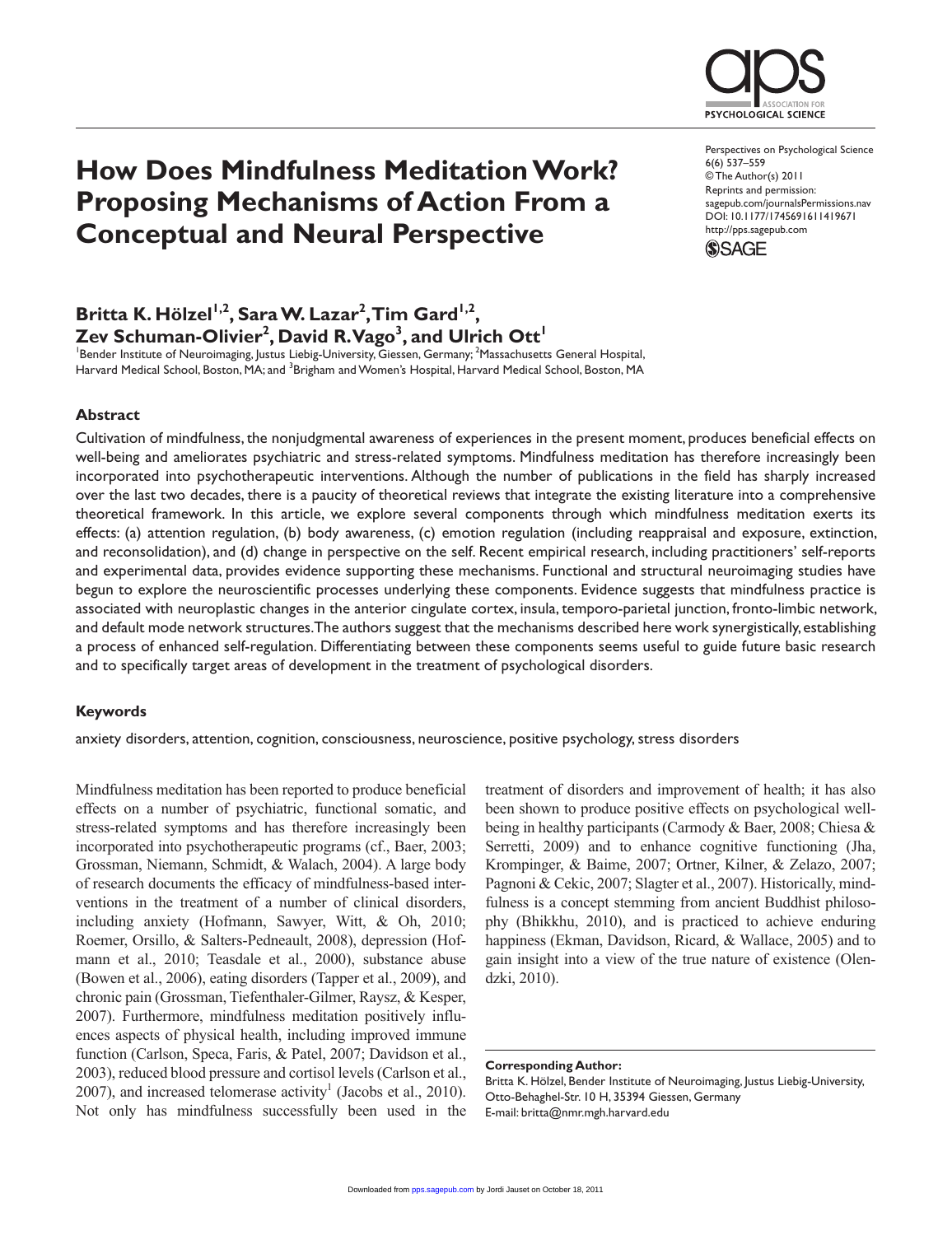| Publication                                                                                | Suggested components                                                                                               |  |  |
|--------------------------------------------------------------------------------------------|--------------------------------------------------------------------------------------------------------------------|--|--|
| Shapiro, Carlson, Astin, and Freedman (2006)                                               | Attention, intention, attitude                                                                                     |  |  |
| Brown, Ryan, and Creswell (2007)                                                           | Insight, exposure, nonattachment, enhanced mind-body functioning,<br>integrated functioning                        |  |  |
| Baer (2003)                                                                                | Exposure, cognitive change, self-management, relaxation, acceptance                                                |  |  |
| Five Facet Mindfulness Questionnaire (Baer, Smith, Hopkins,<br>Krietemeyer, & Toney, 2006) | Observing, describing, acting with awareness, nonjudging of inner<br>experience, nonreactivity to inner experience |  |  |

**Table 1.** Previous Theoretical Accounts That Describe Mechanisms of Mindfulness Meditation

## **Definition of Mindfulness**

In current research contexts, mindfulness is typically defined as nonjudgmental attention to experiences in the present moment (Kabat-Zinn, 1990). Bishop et al. (2004) suggest a two-component model of mindfulness, where the first component is the regulation of attention in order to maintain it on the immediate experience, and the second component involves approaching one's experiences with an orientation of curiosity, openness, and acceptance, regardless of their valence and desirability. Mindfulness is typically cultivated in formal meditation practices, such as sitting meditation, walking meditation, or mindful movements (Kabat-Zinn, 1990). The practice of mindfulness meditation encompasses focusing attention on the experience of thoughts, emotions, and body sensations, simply observing them as they arise and pass away.

# **Need for a Theoretical Framework**

It is striking that this seemingly simplistic practice can have such a wide range of applications and effects. Along with the many positive implications of mindfulness arises the question: How does mindfulness work; what are its mechanisms? Although there is currently a large body of literature, covering a wide range of research, including qualitative research, feasibility trials, controlled clinical trials, behavioral studies, and neuroscientific research, there is a relative paucity of theoretical reviews that consolidate the existing literature into a comprehensive theoretical framework.

Existing research on mindfulness includes a few theoretical accounts describing mechanisms of mindfulness meditation (see Table 1). Several of these accounts expound on the central role of attention in meditation practice (Brown & Ryan, 2003; Carmody, 2009; Lutz, Slagter, Dunne, & Davidson, 2008). Others have suggested that several components mediate the beneficial effects of mindfulness practice. For instance, Shapiro, Carlson, Astin, and Freedman (2006) posit that attention, intention, and attitude are the three critical components of mindfulness. Intentionally paying attention with a nonjudgmental attitude leads to a significant change in perspective, a so-called decentering (Fresco et al., 2007) or reperceiving. Brown, Ryan, and Creswell (2007) also describe several processes underlying the beneficial effects of mindfulness,

including (a) insight, (b) exposure, (c) nonattachment, (d) enhanced mind–body functioning, and (e) integrated functioning. Similarly, in her 2003 review, Ruth Baer summarized several mechanisms that may explain how mindfulness skills can lead to symptom reduction and behavior change, namely (a) exposure, (b) cognitive change, (c) self-management, (d) relaxation, and (e) acceptance. A valuable empirical account for the description of the facets of mindfulness is the Five Facet Mindfulness Questionnaire (Baer, Smith, Hopkins, Krietemeyer, & Toney, 2006), which was developed based on an item pool of previously existing mindfulness questionnaires. Factor analyses over these items yielded five facets of mindfulness: observing (attending to or noticing internal and external stimuli, such as sensations, emotions, cognitions, sights, sounds, and smells); describing (noting or mentally labeling these stimuli with words); acting with awareness (attending to one's current actions, as opposed to behaving automatically or absentmindedly); nonjudging of inner experience (refraining from evaluation of one's sensations, cognitions, and emotions); and nonreactivity to inner experience (allowing thoughts and feelings to come and go, without attention getting caught in them).

The field has produced a number of studies utilizing psychological scales or behavioral tasks that provide empirical support for some of the proposed components. Simultaneously, a growing body of neuroimaging literature begins to describe brain activity during the meditative state as well as changes in neural structure and function associated with meditation practice. To our knowledge, no one has previously tried to consolidate the existing empirical literature. Our goal is to consolidate existing findings and address several components that have been empirically supported. Furthermore, whereas the previous models have described the process of mindfulness almost exclusively from a conceptual, psychological perspective, this present review will also integrate a neuroscientific perspective. This review is meant not as a complete description of the research in the field but to stimulate scientific debate.

In this review, we first describe what we believe to be the components of mindfulness meditation. We then discuss how these components are integrated during mindfulness meditation and suggest how they might interact with each other during a given situation. Finally, the relationship of self-compassion with the components is addressed.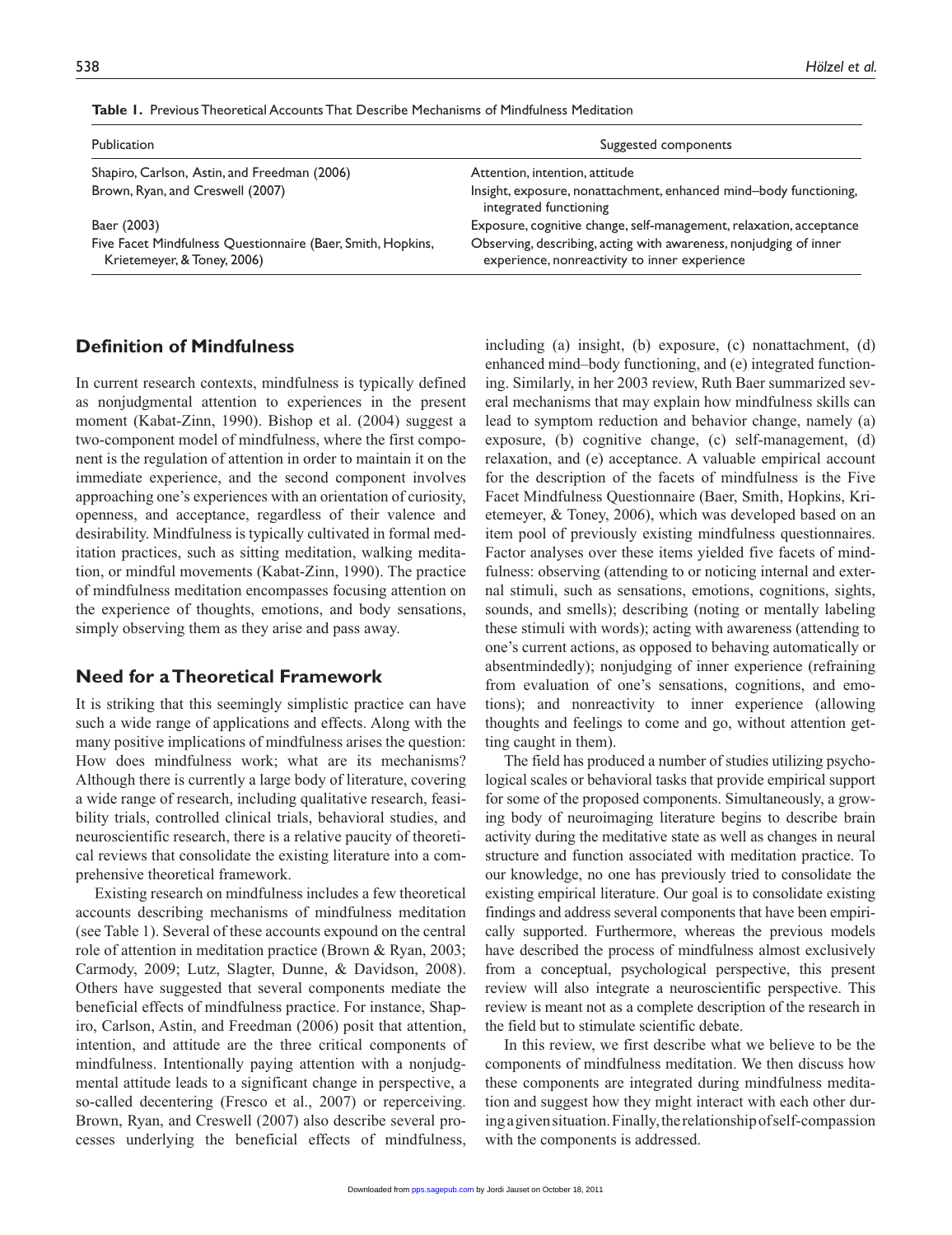| Mechanism                                                               | Exemplary instructions                                                                                                                                  | Self-reported and experimental<br>behavioral findings                                                                                                             | Associated brain areas                                                             |
|-------------------------------------------------------------------------|---------------------------------------------------------------------------------------------------------------------------------------------------------|-------------------------------------------------------------------------------------------------------------------------------------------------------------------|------------------------------------------------------------------------------------|
| I. Attention regulation                                                 | Sustaining attention on the<br>chosen object; whenever<br>distracted, returning attention<br>to the object                                              | Enhanced performance: executive<br>attention (Attention Network<br>Test and Stroop interference),<br>orienting, alerting, diminished<br>attentional blink effect. | Anterior cingulate cortex                                                          |
| 2. Body awareness                                                       | Focus is usually an object of<br>internal experience: sensory<br>experiences of breathing,<br>emotions, or other body<br>sensations                     | Increased scores on the Observe<br>subscale of the Five Facet Mind-<br>fulness Questionnaire; narrative<br>self-reports of enhanced body<br>awareness             | Insula, temporo-parietal<br>junction                                               |
| 3.1 Emotion regulation:<br>reappraisal                                  | Approaching ongoing emotional<br>reactions in a different way<br>(nonjudgmentally, with ac-<br>ceptance)                                                | Increases in positive reappraisal<br>(Cognitive Emotion Regulation<br>Questionnaire)                                                                              | (Dorsal) prefrontal cortex<br>(PFC)                                                |
| 3.2 Emotion regulation:<br>exposure, extinction, and<br>reconsolidation | Exposing oneself to whatever is<br>present in the field of aware-<br>ness; letting oneself be affected<br>by it; refraining from internal<br>reactivity | Increases in nonreactivity to inner<br>experiences (Five Facet Mind-<br>fulness Questionnaire)                                                                    | Ventro-medial PFC.<br>hippocampus, amygdala                                        |
| 4. Change in perspective on<br>the self                                 | Detachment from identification<br>with a static sense of self                                                                                           | Self-reported changes in self-con-<br>cept (Tennessee Self-Concept<br>Scale, Temperament and Char-<br>acter Inventory)                                            | Medial PFC, posterior<br>cingulate cortex, insula,<br>temporo-parietal<br>junction |

**Table 2.** Components Proposed to Describe the Mechanisms Through Which Mindfulness Works

## **Components of Mindfulness Meditation**

We believe that an array of distinct but interacting mechanisms are at play in producing the benefits of mindfulness meditation practice and propose that the combination of the following components—some of which have been identified in previous accounts—describe much of the mechanism of action through which mindfulness works:

- 1. Attention regulation
- 2. Body awareness
- 3. Emotion regulation, including
	- a. Reappraisal
	- b. Exposure, extinction, and reconsolidation
- 4. Change in perspective on the self

These components interact closely to constitute a process of enhanced self-regulation (Carver & Scheier, 2011; Vohs & Baumeister, 2004). However, the different components might come into play to varying degrees within any specific moment during mindfulness meditation. In the following sections, we address each of these components individually (see Table 2 for a list of the components and their characteristics).

#### *1. Attention regulation*

Many meditation traditions emphasize the necessity to cultivate attention regulation early in the practice (e.g., *samadhi* in

the Theravada Buddhist tradition [Hart, 1987]; *samatha* in Tibetan Buddhist traditions [Lutz, Dunne, & Davidson, 2007]; or *dharana* in Indian Yoga traditions [Vishnu Devananda, 1999]). They often recommend a focused attention meditation before moving on to other types of meditations later in the learning process, such as those that focus on cultivating positive emotions. In focused attention meditation ( HYPERLINK "" \l "bib148" \o "bib148" Lutz, Slagter, et al., 2008), attention is supposed to rest on a single object. Whenever the practitioner notices that the mind has wandered off, she or he returns it to the chosen object. A typical instruction for a focused attention meditation in the mindfulness meditation tradition is the following: "Focus your entire attention on your incoming and outgoing breath. Try to sustain your attention there without distraction. If you get distracted, calmly return your attention to the breath and start again" (Smith & Novak, 2003; p.77). Illustrating the effects of repeated practice of focused attention meditation, meditators report that the regular practice enables them to focus their attention for an extended period of time (Barinaga, 2003), and distractions disturb this focus less frequently during formal meditation practice and in everyday life. In accordance with such self-reports, a number of studies have empirically documented enhanced attentional performance in meditators (e.g., Jha et al., 2007; Slagter et al., 2007; Valentine & Sweet, 1999; van den Hurk, Giommi, Gielen, Speckens, & Barendregt, 2010).

*Behavioral findings on meditation and executive attention*. During focused attention meditation, distracting external events as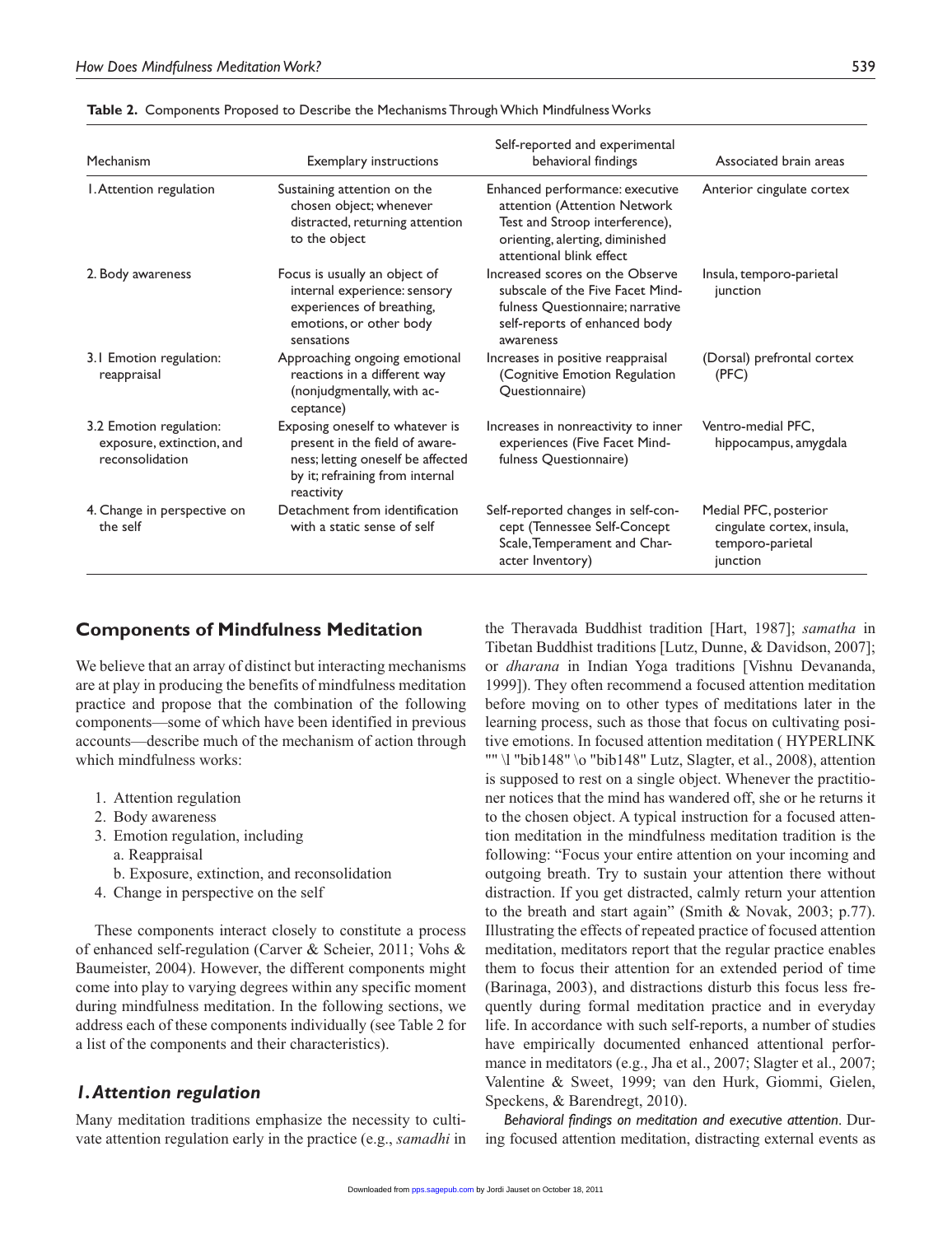well as memories or thoughts about future events represent conflicts to task goals. These are disregarded while the practitioner concentrates on the meditative object (e.g., the breath, body sensations, thoughts, emotions, a mantra, or visualization). Maintaining the focus of attention on a pursued object, while disregarding distractions, is referred to as conflict monitoring, or executive attention, and is one of the three attention networks proposed by Posner and Petersen (1990). One cognitive test that specifically measures executive attention is the executive attention task of the Attention Network Test (Fan, McCandliss, Sommer, Raz, & Posner, 2002). Two studies found that experienced meditators showed better performance on this executive attention task when compared with nonmeditators, as indicated by smaller error scores (Jha et al., 2007; van den Hurk et al., 2010) and lower reaction times (Jha et al., 2007). Additionally, a longitudinal study showed that only five days of meditation practice (Integrative Body–Mind Training) led to improvements on this test (Tang et al., 2007). Findings of the influence of mindfulness practice on executive attention using the classical Stroop task (Stroop, 1935) are mixed. Whereas one study did not find effects of an 8-week Mindfulness-Based Stress Reduction course on Stroop interference (Anderson, Lau, Segal, & Bishop, 2007), others using this test found lower Stroop interference in experienced meditators compared with controls (Chan & Woollacott, 2007; Moore & Malinowski, 2009) and a reduction in Stroop interference following a brief meditation intervention (Wenk-Sormaz, 2005).

*Neural mechanism of executive attention*. Neuroimaging research has established that the anterior cingulate cortex (ACC) enables executive attention (van Veen & Carter, 2002) by detecting the presence of conflicts emerging from incompatible streams of information processing. During meditation, when distracting external events or memories conflict with task goals, ACC activation may contribute to the maintenance of attention by alerting the systems implementing top-down regulation to resolve this conflict (van Veen & Carter, 2002). Together with the fronto-insular cortex, the ACC constitutes a network that is involved in switching between activations of different brain networks, thereby facilitating cognitive control (Sridharan, Levitin, & Menon, 2008). Neurons in these brain regions have specific properties that enable a rapid relay of control signals to multiple areas of the brain (Allman, Watson, Tetreault, & Hakeem, 2005) to initiate responses during cognitively demanding tasks (Sridharan et al., 2008).

*Neuroscientific findings on meditation practice*. Several neuroscientific studies have reported the ACC to be implicated in meditation (Cahn & Polich, 2006). Using functional MRI (fMRI), Hölzel et al. (2007) pursued the question of which brain region would be distinctly activated when meditators performed focused attention meditation. Compared with age-, gender-, and education-matched controls, experienced meditators showed greater activation in the rostral ACC (Hölzel et al., 2007), suggesting an effect of meditation practice on ACC activity. A similar effect (greater rostral ACC activation in meditators compared with controls) was

identified when individuals engaged in a mindfulness practice while awaiting unpleasant electric stimulation (Gard et al., 2010). Five days of Integrative Body–Mind Training may lead to greater activation of the rostral ACC during the resting state (Tang et al., 2009). Although ACC activation might initially be enhanced when acquiring greater attentional control, it might later decrease with higher levels of expertise, when the focus of attention is so steady that monitoring distractions becomes superfluous (Brefczynski-Lewis, Lutz, Schaefer, Levinson, & Davidson, 2007). In addition to these functional findings, structural MRI data also indicate that meditation practice might exert an influence on the ACC. Cortical thickness in the dorsal ACC was greater in experienced meditators compared with control subjects in an analysis of brain gray matter (Grant, Courtemanche, Duerden, Duncan, & Rainville, 2010), and 11 hr of Integrative Body– Mind Training led to an increase in white matter integrity in the ACC (Tang et al., 2010). In line with the assumption that ACC function is strengthened through concentrative meditation, electroencephalogram data document increased frontal midline theta rhythm during meditation (Aftanas & Golocheikine, 2002; Kubota et al., 2001). Frontal midline theta is associated with attention demanding tasks and presumably reflects ACC (and medial prefrontal cortex) activity (Asada, Fukuda, Tsunoda, Yamaguchi, & Tonoike, 1999).

*Clinical relevance*. The strengthening of attention regulation and accompanying ACC performance through mindfulness practice is especially promising for the treatment of disorders that suffer from deficiencies in these functions, such as attention-deficit/hyperactivity disorder (ADHD; e.g., Passarotti, Sweeney, & Pavuluri, 2010) or bipolar disorder (Fountoulakis, Giannakopoulos, Kovari, & Bouras, 2008). Although there is currently insufficient evidence to support the effectiveness of any type of meditation for ADHD (Krisanaprakornkit, Ngamjarus, Witoonchart, & Piyavhatkul, 2010), initial feasibility studies have shown promising effects on improvements in attention (Zylowska et al., 2008). Bipolar disorder is also associated with impairments in sustained attention and executive function, as has been established by a large number of empirical investigations (Ancin et al., 2010; Clark, Iversen, & Goodwin, 2002; Kolur, Reddy, John, Kandavel, & Jain, 2006; Kravariti et al., 2009; Maalouf et al., 2010). Neuroanatomical models of bipolar disorder propose a key role of the ACC, and a meta-analysis has confirmed volume changes in the ACC as well as state-dependent alterations in resting state activity in this region (Fountoulakis et al., 2008). Furthermore, ACC activation decreases during cognitive tasks in bipolar patients (Gruber, Rogowska, & Yurgelun-Todd, 2004). Mindfulness meditation practice might therefore be beneficial to ameliorate these deficits in cognitive functioning and accompanying ACC function by strengthening these skills in bipolar patients (Stange et al., in press). In line with this hypothesis, a few pilot studies have shown beneficial effects on symptoms in patients with bipolar disorder (Deckersbach et al., in press; Miklowitz et al., 2009; Williams et al.,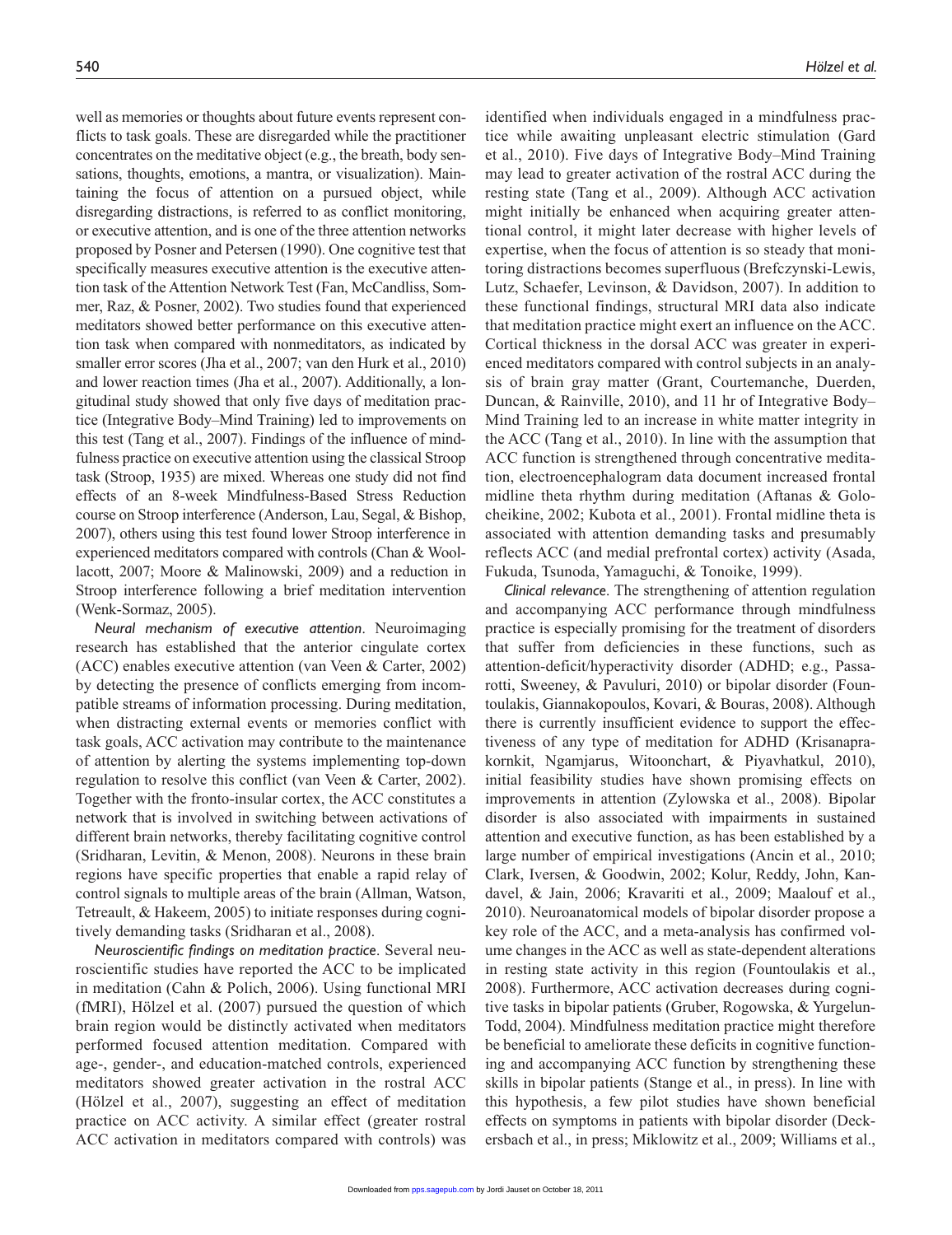2008). However, further research is needed to assess the effectiveness of mindfulness-based treatments on attention regulation in these disorders.

*Effects of meditation practice on further components of attention*. Aside from the documented improvements in executive attention through mindfulness, effects have also been reported on other attention capacities. Within the framework of the network components described by Posner and Petersen (1990), enhanced performance in "orienting" (directing and limiting attention to a subset of possible inputs) has been found following an 8-week mindfulness-based stress reduction course (Jha et al., 2007) and in experienced meditators, as compared with controls (van den Hurk et al., 2010). An improvement in "alerting" (achieving and maintaining a vigilant state of preparedness) was found in experienced meditators following a 1-month mindfulness retreat (Jha et al., 2007), as well as a 3-month samatha retreat (MacLean et al., 2010). At a neurobiological level, these findings may relate to functional changes in the dorsal and ventral attention systems (Corbetta & Shulman, 2002; Fox, Corbetta, Snyder, Vincent, & Raichle, 2006). These data suggest that early stages of mindfulness practice (represented by a short mindfulness course) may lead to improvement in the function of the dorsal attention system involved in orienting, and more intensive open monitoring meditation on a 1-month retreat may additionally result in improvements in the function of the ventral attention system involved in alerting.

Other types of attention tests have shown that 3 months of intensive mindfulness meditation lead to a smaller attentional blink effect (a lapse in attention following a stimulus within a rapid stream of presented stimuli) and modified distribution of brain resources (Slagter et al., 2007; also see van Leeuwen, Willer, & Melloni, 2009). Varying meditation practices will differentially affect these specific attentional components (see Lutz, Slagter, et al., 2008, for a review of focused attention versus open monitoring meditation). Future research is necessary to assess the impact of different types of meditation practice on these other attentional components.

Attention regulation—in particular conflict monitoring seems to be an important mechanism that is often developed early in mindfulness practice. A sufficient degree of attention regulation is necessary in order to stay engaged in meditation, as opposed to drifting off into day dreaming. Thus, successful attention regulation might be a building block for practitioners to also benefit from the other mechanisms of mindfulness practice, which will be described below. This connection between attention regulation and other mechanisms should be tested in future research.

#### *2. Body awareness*

Body awareness can be understood as the ability to notice subtle bodily sensations (Mehling et al., 2009). In mindfulness practice, the focus of attention is usually an object of internal experience: sensory experiences of breathing, sensory experiences related to emotions, or other body sensations. According

to Theravadan interpretations of Buddhist teachings, awareness of the body was taught as the first frame of reference (foundation of mindfulness). In Thanissaro Bhikkhu's translation of the Satipatthana Sutta (Bhikkhu, 2010), the Buddha guides the monks with the following meditation instructions:

In this way he [the monk] remains focused internally on the body in and of itself, or externally on the body in and of itself, or both internally and externally on the body in and of itself. Or he remains focused on the phenomenon of origination with regard to the body, on the phenomenon of passing away with regard to the body, or on the phenomenon of origination and passing away with regard to the body. Or his mindfulness that "There is a body" is maintained to the extent of knowledge and remembrance. And he remains independent, unsustained by (not clinging to) anything in the world. This is how a monk remains focused on the body in and of itself.

*Self-report findings*. Practitioners often self-report that the practice of attending to body sensations results in an enhanced awareness of bodily states and greater perceptual clarity of subtle interoception. In qualitative interviews, 10 experienced mindfulness meditators were asked what changes they experienced in their lives since they had begun meditating. Seven of the 10 meditators spontaneously reported that they noticed a more differentiated experience of body sensations, and four of them reported greater emotional awareness (Hölzel, Ott, Hempel, & Stark, 2006). Participants in a mindfulness-based stress reduction course further illustrate self-reported changes in body awareness, as measured by the Five Facet Mindfulness Questionnaire. Body awareness is represented in items of the Observe subscale of the questionnaire, which covers the awareness of body sensations (e.g., Item 1: "When I'm walking, I deliberately notice the sensations of my body moving"), hearing, smelling, seeing, interoceptions, thoughts, and emotions (e.g., Item 11: "I notice how foods and drinks affect my thoughts, bodily sensations, and emotions"). Participation in the mindfulness-based stress reduction course resulted in large increases in scores on this scale (Carmody & Baer, 2008).

*Behavioral findings*. Although meditation practitioners report improved capability for body awareness, to our knowledge there has been no empirical evidence to verify these claims. In fact, studies that tested this claim by assessing performance on a heartbeat detection task, a standard measure of resting interoceptive awareness, found no evidence that meditators had superior performance compared with nonmeditators (Khalsa et al., 2008; Nielsen & Kaszniak, 2006). However, awareness of heartbeat sensations is not emphasized during mindfulness practice and thus may not be the best index of the awareness cultivated by the practice of meditation. Further studies are needed that test other types of body awareness, such as tactile acuity, which has been shown to be superior in experienced Tai Chi practitioners compared with matched controls (Kerr et al., 2008).

*Neuroscientific findings: Functional neuroimaging*. A number of findings from the mindfulness neuroscience literature point to changes in the function and structure of brain regions related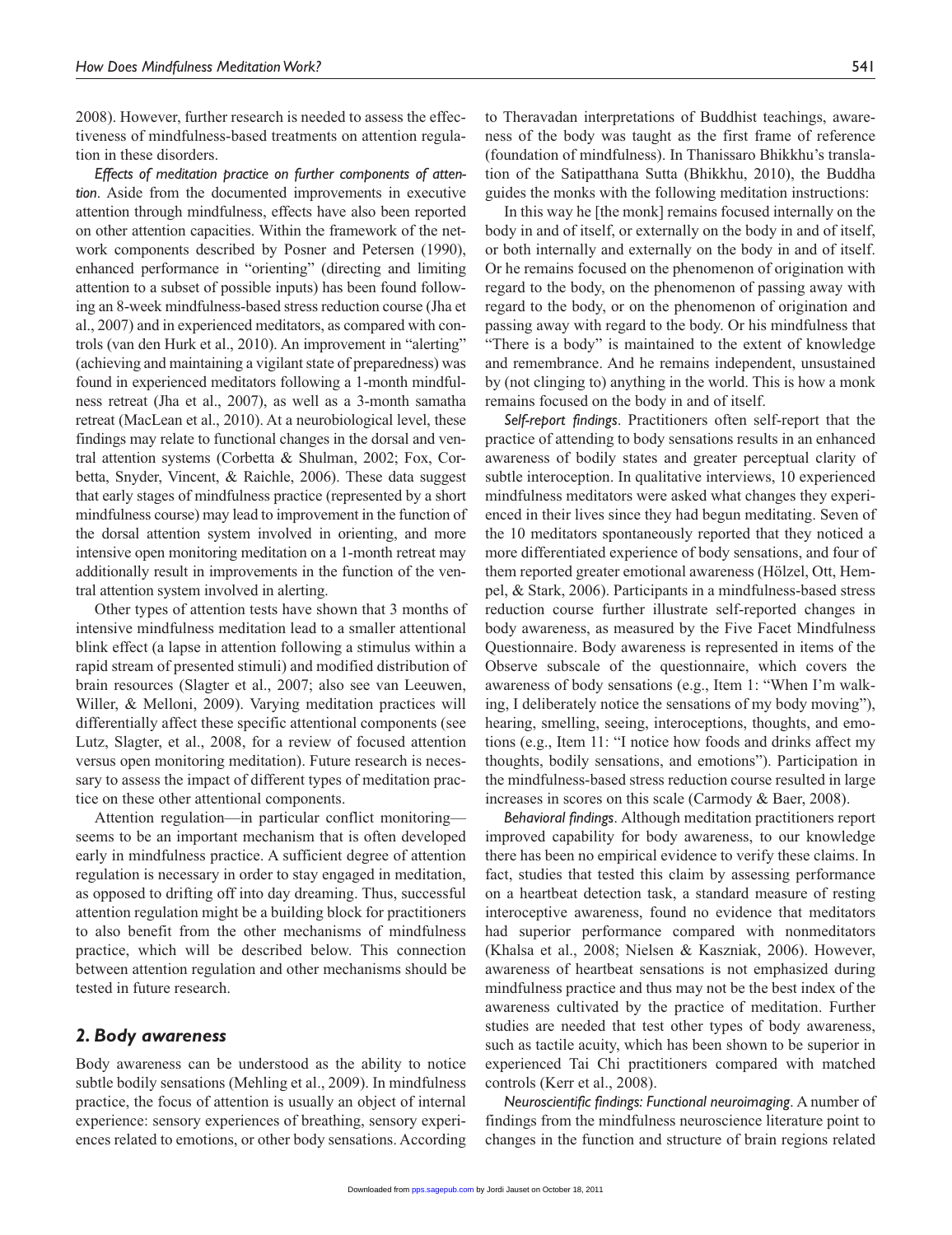to body awareness. The insula is commonly activated during tasks of interoceptive awareness (Craig, 2003), and its local gray matter volume correlates with interoceptive accuracy and visceral awareness (Critchley, Wiens, Rotshtein, Ohman, & Dolan, 2004). Insula activation has been found to be increased in individuals after a mindfulness-based stress reduction course (compared with individuals who had not practiced mindfulness) when they focused on their momentary experience (i.e., employed an experiential focus; Farb et al., 2007). This study also found increased activation of the secondary somatosensory area, which is relevant for the processing of exteroceptive sensory events. In another study, a group of par-

ticipants that had undergone mindfulness training showed greater activation of the right insula when being presented with sad movie clips (Farb et al., 2010). Further neuroscientific evidence along the same lines comes from studies on mindfulness in the context of pain. When presented with unpleasant stimuli during a mindful state, mindfulness meditators show stronger brain activation in the (posterior) insula and secondary somatosensory cortex (Gard et al., 2010). Similarly, mindfulness meditators more robustly activated the left anterior, posterior, and mid-insula as well as the thalamus (Grant, Courtemanche, & Rainville, 2010). The enhanced sensory processing has been suggested to represent increased bottomup processing of the stimulus, that is, awareness of the actual sensation of the stimulus as it is.

*Neuroscientific findings: Structural neuroimaging*. Two crosssectional studies comparing the gray matter morphometry of the brains of experienced meditators and controls showed that meditators had greater cortical thickness (Lazar et al., 2005) and greater gray matter concentration (Hölzel et al., 2008) in the right anterior insula. Although 8 weeks of mindfulness practice did not reveal changes in gray matter concentration in the insula (Hölzel et al., 2011), the same study did reveal that 8 weeks of practice led to increases in gray matter concentration in the temporo-parietal junction. It has been suggested that the temporo-parietal junction is a crucial structure for mediating the first-person perspective of bodily states (Blanke et al., 2005), or embodiment (Arzy, Thut, Mohr, Michel, & Blanke, 2006), and that impaired processing at the temporoparietal junction may lead to the pathological experience of the self, such as out-of-body experiences (Blanke & Arzy, 2005). Morphological changes in the temporo-parietal junction might be associated with an increased awareness of the experience of oneself within the body. Such changes seem to correspond with translations of meditation instructions ascribed to the historical Buddha (Bhikkhu, 2010): "His mindfulness that 'There is a body' is maintained to the extent of knowledge and remembrance."

*Body awareness and emotion regulation*. Body sensations have been ascribed a crucial role in the conscious experience of emotions (feelings), not only historically (James, 1884), but also currently (Bechara & Naqvi, 2004; Damasio, 1999, 2003). An increased awareness of the body's response to an emotional stimulus might thus lead to greater awareness of one's

own emotional life; in turn, an awareness of one's emotions is a precondition for being able to regulate those emotions. Helping individuals increase their body awareness can therefore be considered a relevant aspect in the treatment of psychological disorders. For example, a lack of awareness of internal experience—along with problems in emotion regulation—is a crucial problem for individuals with borderline personality disorder, and helping patients increase their internal awareness might be one key element in its treatment (Linehan, Armstrong, Suarez, Allmon, & Heard, 1991; Wupperman, Neumann, & Axelrod, 2008). Furthermore, the increase of body awareness is also relevant in the treatment of eating disorders (Hill, Craighead, & Safer, 2011) as well as substance abuse disorders. In a pilot study of 16 heroin users in early recovery, high levels of the Observe subscale of the Five Facet Mindfulness Questionnaire were associated with decreased heroin use among those at high risk for relapse (Schuman-Olivier, Albanese, Carlini, & Shaffer, 2011), suggesting a role for body awareness in the recovery process.

*Body awareness and empathy*. Internal awareness of one's own experience has also been suggested to be an important precondition for empathic responses. Accurate observations of the self are required for the appropriate understanding of others (Decety & Jackson, 2004). Self-report studies provide empirical support for the existence of this relationship. A higher level of mindful observation, as assessed with the Observe scale of the Kentucky Inventory of Mindfulness Skills (Baer, Smith, & Allen, 2004), has been found to be associated with more engagement in empathy (Dekeyser, Raes, Leijssen, Leysen, & Dewulf, 2008), as assessed with the Interpersonal Reactivity Index (Davis, 1980). Neuroscientific research shows that a subset of brain regions (namely, the insula and temporo-parietal junction) is impacted both in awareness of one's own body sensations and in social cognition and empathic responses (Singer et al., 2004). Enhanced function of these structures following mindfulness training might therefore also correspond to improved empathic responses and compassion attributed to meditation training (Shapiro, Schwartz, & Bonner, 1998). Supporting this assumption, research has found that Tibetan monks with over 10,000 hr of meditation experience showed greater activation of both regions during compassion meditation (a meditation that aims at cultivating feelings of empathy toward the suffering of other beings and the wish to alleviate their suffering) while they were presented with auditory stimuli of people suffering (Lutz, Brefczynski-Lewis, Johnstone, & Davidson, 2008).

To summarize, body sensations are a common object of attention during mindfulness meditation, and practitioners report improved body awareness. Although there have been no objective behavioral data supporting the increased awareness, neuroscientific data on mindfulness practice point to the modification of brain regions involved in first-person conscious experience of body awareness. The enhancement of body awareness might have relevance for affect regulation and empathic processes and thus may be particularly relevant in the mindfulness-based treatment of patients with such deficits.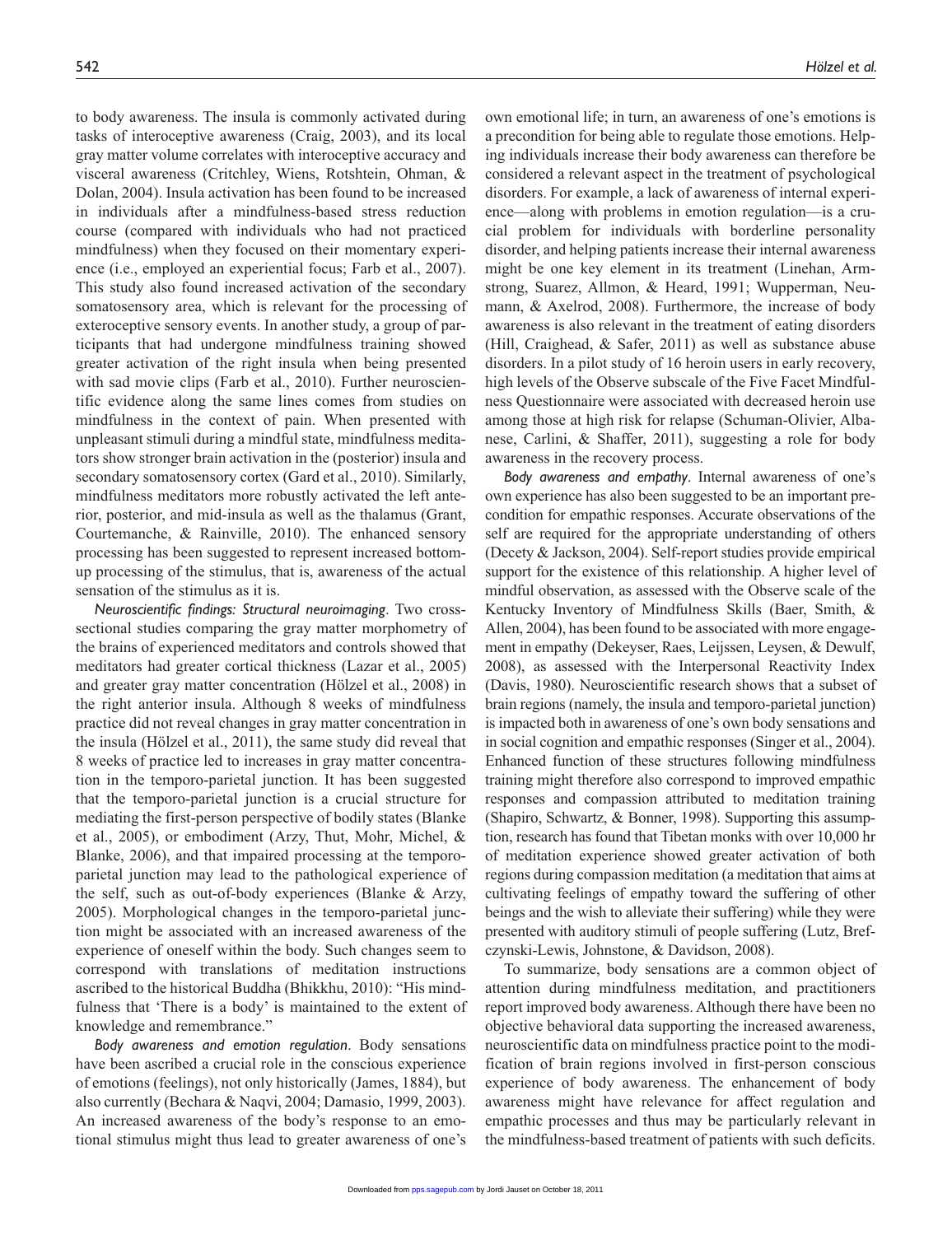Ongoing attempts to advance the development of instruments for the valid assessment of body awareness (Mehling et al., 2009) will help to further illuminate this connection.

#### *3. Emotion regulation*

In this section, we first describe the general findings regarding the effects of mindfulness on emotion regulation. Then we focus on two different emotion regulation strategies that seem to be involved in mindfulness, namely, reappraisal and extinction.

*Role of emotion regulation in meditation practice*. A growing body of literature suggests that mindfulness practice results in improvements in emotion regulation. Emotion regulation refers to the alteration of ongoing emotional responses through the action of regulatory processes (Ochsner & Gross, 2005). In Theravadan translations of Buddhist teachings, the alteration of emotional responses is addressed in the Satipatthana Sutta in terms of the overcoming of sorrow and distress as part of meditation practice:

This is the direct path for the purification of beings, for the overcoming of sorrow and lamentation, for the disappearance of pain and distress, for the attainment of the right method, and for the realization of Unbinding. . . . He [the monk] remains focused on feelings . . . mind . . . mental qualities in and of themselves—ardent, alert, and mindful—putting aside greed and distress with reference to the world. (Bhikkhu, 2010)

*Behavioral and peripheral physiological finding.* Studies from the field of mindfulness research have addressed improvements in emotion regulation through a variety of approaches, including experimental, self-report, peripheral physiological, and neuroimaging data. Healthy novices enrolled in a 7-week mindfulness training program showed a reduction in emotional interference (assessed as the delay in reaction time after being presented with affective versus neutral pictures) compared with those who followed a relaxation meditation protocol and those in a wait-list control group (Ortner et al., 2007). Both the mindfulness and relaxation meditation groups also displayed significant reductions in physiological reactivity during the task. Furthermore, in a group of long-term practitioners, participants with more mindfulness meditation experience showed less emotional interference than did less experienced practitioners. Studies using self-report data from healthy individuals have shown that mindfulness meditation decreased negative mood states (Jha, Stanley, Kiyonaga, Wong, & Gelfand, 2010), improved positive mood states, and reduced distractive and ruminative thoughts and behaviors (Jain et al., 2007). A questionnaire study investigating the immediate effects of brief (15-min) stress management interventions found that mindful breathing may help to reduce reactivity to repetitive thoughts (Feldman, Greeson, & Senville, 2010).

Physiological studies also support the proposition that meditation training leads to decreased emotional reactivity and facilitates a return to emotional baseline after reactivity. For example, experienced mindfulness meditators have shown a faster decrease in skin conductance in response to aversive stimuli (Goleman & Schwartz, 1976), as well as less enhancement of the startle response by aversive stimuli (Zeidler, 2007). An electroencephalogram study found that mindfulness-based stress reduction training led to increases in left-sided anterior brain activation after the course compared with a wait-list control group (Davidson et al., 2003). This pattern of lateralization has previously been associated with the experience of positive emotions (Davidson, 1992). Similarly, stronger relative left prefrontal activation was also recently found as a state effect in previously depressed individuals following a short practice of mindful breathing and loving kindness meditation (Barnhofer, Chittka, Nightingale, Visser, & Crane, 2010). These findings support the proposition that mindfulness practice has an effect on the physiological aspects of positive emotions and thus positively influences emotional processing.

*Neural mechanisms of emotion regulation.* During emotion regulation, prefrontal control systems modulate emotiongenerative systems, such as the amygdala, which is responsible for the detection of affectively arousing stimuli (Ochsner & Gross, 2005). More specifically, these prefrontal structures include dorsal regions of the lateral prefrontal cortex (PFC) that have been implicated in selective attention and working memory; ventral parts of the PFC implicated in response inhibition; the ACC, which is involved in monitoring control processes; and the dorso-medial PFC implicated in monitoring one's affective state (Modinos, Ormel, & Aleman, 2010; Ochsner & Gross, 2008). A typical pattern detected when individuals deliberately regulate affective responses is increased activation within the PFC and decreased activation in the amygdala (Beauregard, Levesque, & Bourgouin, 2001; Harenski & Hamann, 2006; Schaefer et al., 2002), suggesting that PFC projections to the amygdala exert an inhibitory top-down influence (Banks, Eddy, Angstadt, Nathan, & Phan, 2007; Davidson, Jackson, & Kalin, 2000).<sup>2</sup>

*Psychological disorders and emotion regulation.* A variety of psychological disorders are associated with reduced emotion regulation capacity (Cicchetti, Ackerman, & Izard, 1995; Davidson, 2000; Gross, 1998; Hayes, Wilson, Gifford, Follette, & Strosahl, 1996; Mennin, Heimberg, Turk, & Fresco, 2002). Disorders characterized by a deficit in emotion regulation are frequently associated with dysfunction in the frontallimbic network, that is, reduced prefrontal activation and exaggerated amygdala activation (e.g., depression, H. C. Abercrombie et al., 1998; borderline personality disorder, Silbersweig et al., 2007; bipolar disorder, Pavuluri, O'Connor, Harral, & Sweeney, 2007; social phobia, Phan, Fitzgerald, Nathan, & Tancer, 2006; obsessive-compulsive disorder,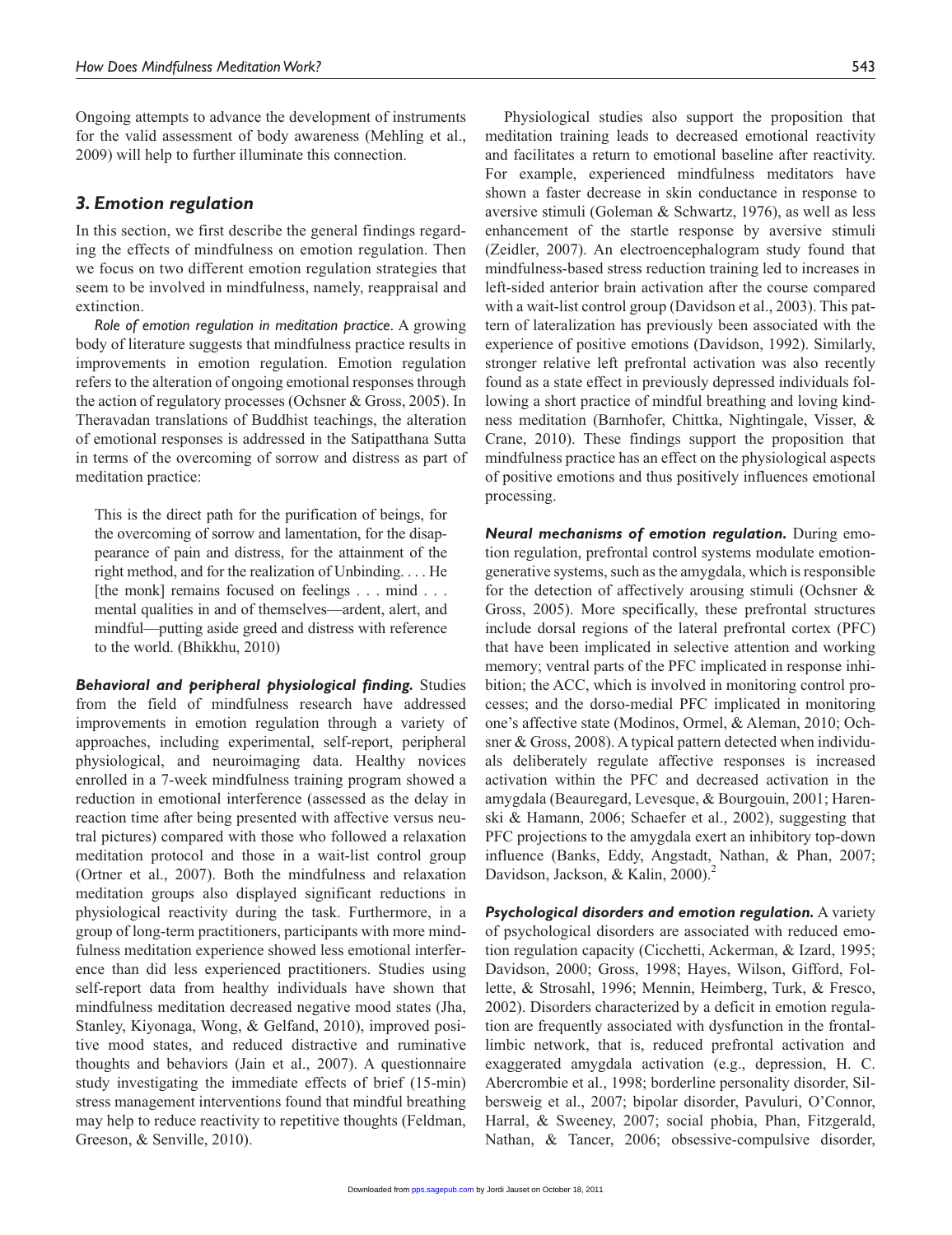*Neuroscientific findings on mindfulness and emotion regulation.* In contrast to psychiatric disorders that are characterized by suboptimal or deficient emotion regulatory responses and corresponding abnormalities in brain activation patterns, a few neuroimaging studies have found increased prefrontal activation and improved prefrontal control over amygdala responses in association with mindfulness. The earliest evidence for the neurophysiological basis of differences in emotion regulation according to dispositional levels of mindfulness was found in a study that investigated the effect of dispositional (trait) mindfulness on brain activation while healthy participants labeled the affect of emotional facial expressions (Creswell, Way, Eisenberger, & Lieberman, 2007). Higher dispositional mindfulness, as measured by the Mindful Attention Awareness Scale, predicted (a) increased activation at multiple sites of the prefrontal cortex (including the ventromedial PFC, medial PFC, and ventrolateral PFC), (b) reduced amygdala activity, and (c) a stronger inhibitory association between amygdala activity and regions of the PFC.

Although the above mentioned study investigated dispositional mindfulness in individuals without any mindfulness training, other studies have reported evidence that mindfulness meditation involves activation of brain regions relevant for emotion regulation, and thus activation of these regions might be modified through mindfulness practice. During mindfulness meditation, experienced mindfulness meditators show greater activation in the dorso-medial PFC and rostral ACC compared with nonmeditators (Hölzel et al., 2007). After participants completed an 8-week mindfulness-based stress reduction course, Farb et al. (2007) found increased activity in participants' ventrolateral PFC, which the authors interpreted as augmented inhibitory control. Following participation in a mindfulness-based stress reduction course, social anxiety patients presented with negative self-beliefs showed a quicker decrease of activation in the amygdala as compared with measures taken before course completion (Goldin & Gross, 2010).

The observed improvements in emotion regulation associated with mindfulness practice likely underlie many of the positive effects of mindfulness practice on mental health. Indeed, improved emotion regulation underlies the beneficial effects of mindfulness practice on stress reduction (Garland, Gaylord, & Fredrickson, 2011) and on reductions of depressive symptoms (Shahar, Britton, Sbarra, Figueredo, & Bootzin, 2010).

*Different strategies of emotion regulation.* Although it seems well established that mindfulness has positive effects on emotion regulation, the exact processes underlying these improvements seem less clear. Emotion regulation is an umbrella term for a wide array of strategies for altering emotional responses. Here, we will consider some emotion

regulation strategies that might be influenced by mindfulness practice.

There are several proposed classifications for different kinds of emotion regulation (Ochsner & Gross, 2005; Parkinson & Totterdell, 1999). Ochsner and Gross (2005) have suggested a distinction between behavioral regulation (e.g., suppressing expressive behavior) and cognitive regulation. Cognitive regulation can rely on attentional control (e.g., selective inattention to emotional stimuli, performing distracting secondary tasks) or on cognitive change. Cognitive change strategies include the controlled regulation of an ongoing emotional response, such as *reappraisal* (i.e., reinterpreting the meaning of a stimulus to change one's emotional response to it) and *extinction* (stimulus-response reversal). As discussed in Section 1, attentional control plays a crucial role in mindfulness meditation. Whereas typical contemporary descriptions regard attentional control in emotion regulation as adaptive when attention is directed away from emotionally distressing material, mindfulness usually involves bringing attention to the stimulus. Keeping attention on an emotional reaction leads to a situation of exposure with a subsequent extinction process. Extinction plays a crucial role in producing the beneficial effects of mindfulness meditation and will be discussed in detail below. The following section explores the role of reappraisal.

*Reappraisal.* Reappraisal has been suggested to be one of the ways in which emotion gets regulated during mindfulness. Garland et al. (2011) described mindful emotion regulation as "positive reappraisal," or the adaptive process through which stressful events are reconstrued as beneficial, meaningful, or benign (e.g., thinking that one will learn something from a difficult situation). A very recent self-report study showed that mindfulness practice leads to increases in positive reappraisal and that these increases mediate an improvement in stress levels (Garland et al., 2011).

*Neuroscientific findings.* Cognitive reappraisal of aversive stimuli has been found to coincide with activity in the dorsolateral PFC, orbitofrontal PFC, and ACC (Eippert et al., 2007; Ochsner, Bunge, Gross, & Gabrieli, 2002; Ochsner et al., 2004), and dorsal PFC activity has been found to go along with reappraisal success (Modinos et al., 2010; Wager, Davidson, Hughes, Lindquist, & Ochsner, 2008). Thus, whereas extinction processes may depend more upon ventral frontal systems (such as the ventromedial PFC) that are directly connected with the subcortical systems (see *Exposure, extinction, and reconsolidation* for details), reappraisal may depend more on dorsal frontal systems (Ochsner & Gross, 2008).

To investigate the neural correlates of dispositional mindfulness in the context of reappraisal, Modinos et al. (2010) assessed fMRI study participants' individual differences in dispositional mindfulness with the Kentucky Inventory of Mindfulness Skills and asked the participants to either attend to or reappraise negative pictures. Findings showed that levels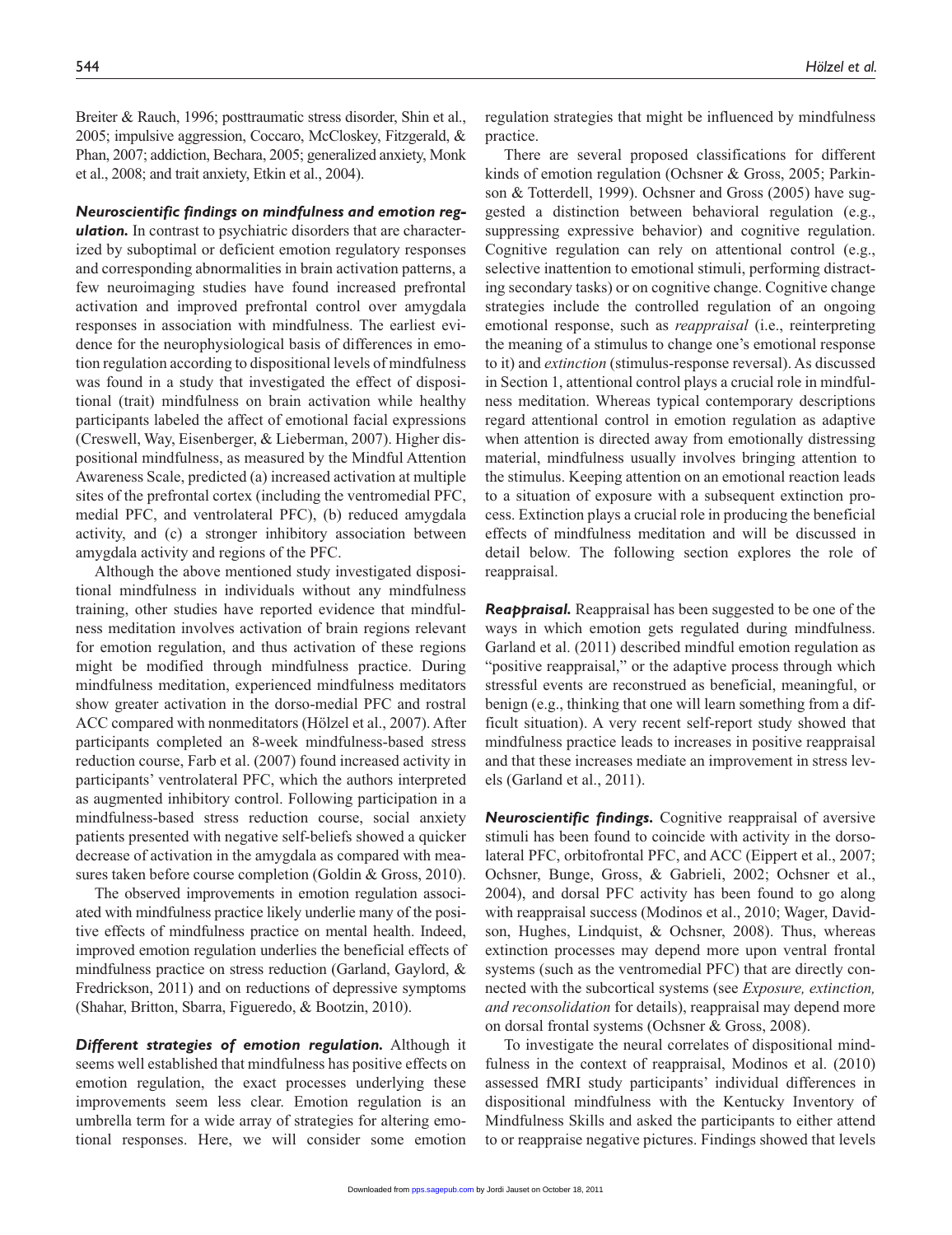of dispositional mindfulness were positively correlated with activations in the left and right dorsomedial PFC during the reappraisal condition. Therefore, trait mindfulness seems to be positively associated not only with reappraisal success but also with increased activation in brain regions that support this kind of emotion regulation.

*Does mindfulness involve reappraisal or nonappraisal?*  Although the above findings suggest increased "reappraisal" related to mindfulness (Garland et al., 2011), there also seems to be some inconsistency in the literature. Other work has identified decreased cognitive control associated with mindfulness meditation, interpreted as nonappraisal. As mentioned earlier in the section on body awareness, experienced meditators, when presented with unpleasant or painful stimuli during a mindful state (Gard et al., 2010) or a baseline state (Grant, Courtemanche, & Rainville, 2011) showed enhanced sensory processing, that is, increased bottom-up processing of the stimulus. At the same time, decreased prefrontal activation was observed in meditators in both studies when they were presented with the painful stimuli. These findings were explained with a decrease in top-down control, representing a lack of reappraisal.

This discrepancy brings to light a question: Does emotion regulation during mindfulness involve cognitive control (and corresponding prefrontal engagement), or is it characterized instead by its absence? Whereas the acceptance of one's emotional response is characterized by the absence of active cognitive control over the emotional reaction, bringing mindful awareness to emotional responses might initially require some cognitive control, in order to overcome habitual ways of internally reacting to one's emotions. Although currently speculative, it seems possible that the degree of meditation expertise of the individual might be relevant when considering the question of whether mindfulness involves cognitive control or its absence. Whereas beginners might require more active cognitive regulation in order to approach ongoing emotional reactions in a different way and might therefore show greater prefrontal activation, expert meditators might not employ this prefrontal control. Rather, they might use different strategies; they may have automated an accepting stance toward their experience so they no longer require cognitive control efforts, and they could have different baseline blood flow as a consequence of plastic processes. A similar interpretation has previously been suggested by Brefczynski-Lewis et al. (2007) in regard to attentional control.

To summarize, several studies have demonstrated improvements in emotion regulation associated with mindfulness. Psychological disorders characterized by problems in emotion regulation, such as mood disorders, anxiety disorders, or borderline personality disorder, can benefit from the enhancement of emotion regulation capacities. Different emotion regulation strategies might show improvements following mindfulness practice. Some studies have conceptualized the improved emotion regulation associated with mindfulness practice as

"positive reappraisal," and correspondingly, studies find enhanced brain activity in multiple prefrontal regions involved in cognitive change strategies. However, other studies have conceptualized the changes as "nonappraisal" and have identified decreased brain activity in prefrontal regions. Further research is needed to test the hypothesis that the amount of required prefrontal control decreases with increased expertise. In the following section, we will turn toward exposure, extinction, and reconsolidation as a further mechanism of action of mindfulness meditation.

*Exposure, extinction, and reconsolidation.* During mindfulness, practitioners expose themselves to whatever is present in the field of awareness, including external stimuli as well as body sensations and emotional experiences. They let themselves be affected by the experience, refraining from engaging in internal reactivity toward it, and instead bringing acceptance to bodily and affective responses (Hart, 1987). Practitioners are instructed to meet unpleasant emotions (such as fear, sadness, anger, and aversion) by turning towards them, rather than turning away (Santorelli, 2000). Those people who are new to meditation often initially find this process counterintuitive, but many practitioners discover that the unpleasant emotions pass away and a sense of safety or well-being can be experienced in their place.

Parallels between the process described here and exposure therapy are evident. Exposure therapy is a highly effective behavioral therapy technique for reducing fear and anxiety responses (Chambless & Ollendick, 2001). Its core element is to expose patients to fear-provoking stimuli and prevent their usual response in order for them to extinguish the fear response and to instead acquire a sense of safety in the presence of the formerly feared stimuli (Öst, 1997). Clinical studies on exposure therapy show that access to safety behaviors can interfere with the beneficial effects of an exposure situation (Lovibond, Mitchell, Minard, Brady, & Menzies, 2009; Salkovskis, Clark, Hackmann, Wells, & Gelder, 1999; Wells et al., 1995). Safety behaviors include not only overt behavior (such as avoiding eye contact in social phobia) but also cognitive avoidance. Mindfulness meditation includes refraining from engaging in cognitive avoidance or other safety behaviors by using enhanced attention regulation skills, thereby maximizing the exposure to the experienced emotion.

Additionally, meditation is often associated with high levels of relaxation in the form of increased parasympathetic tone and decreased sympathetic activity (Benson, 2000). Peripheral physiological changes have been observed with some consistency (but see Shapiro, 1982), including decreased heart rate (Zeidan, Johnson, Gordon, & Goolkasian, 2010), decreased blood pressure (de la Fuente, Franco, & Salvator, 2010), decreased cortisol levels (Carlson et al., 2007), decreased breathing rate (Lazar et al., 2005), lowered oxygen and carbon dioxide consumption (Young & Taylor, 1998), decreased skin conductance response (Austin, 2006), and decreased muscle tension (Benson, 2000). Since extinction mechanisms are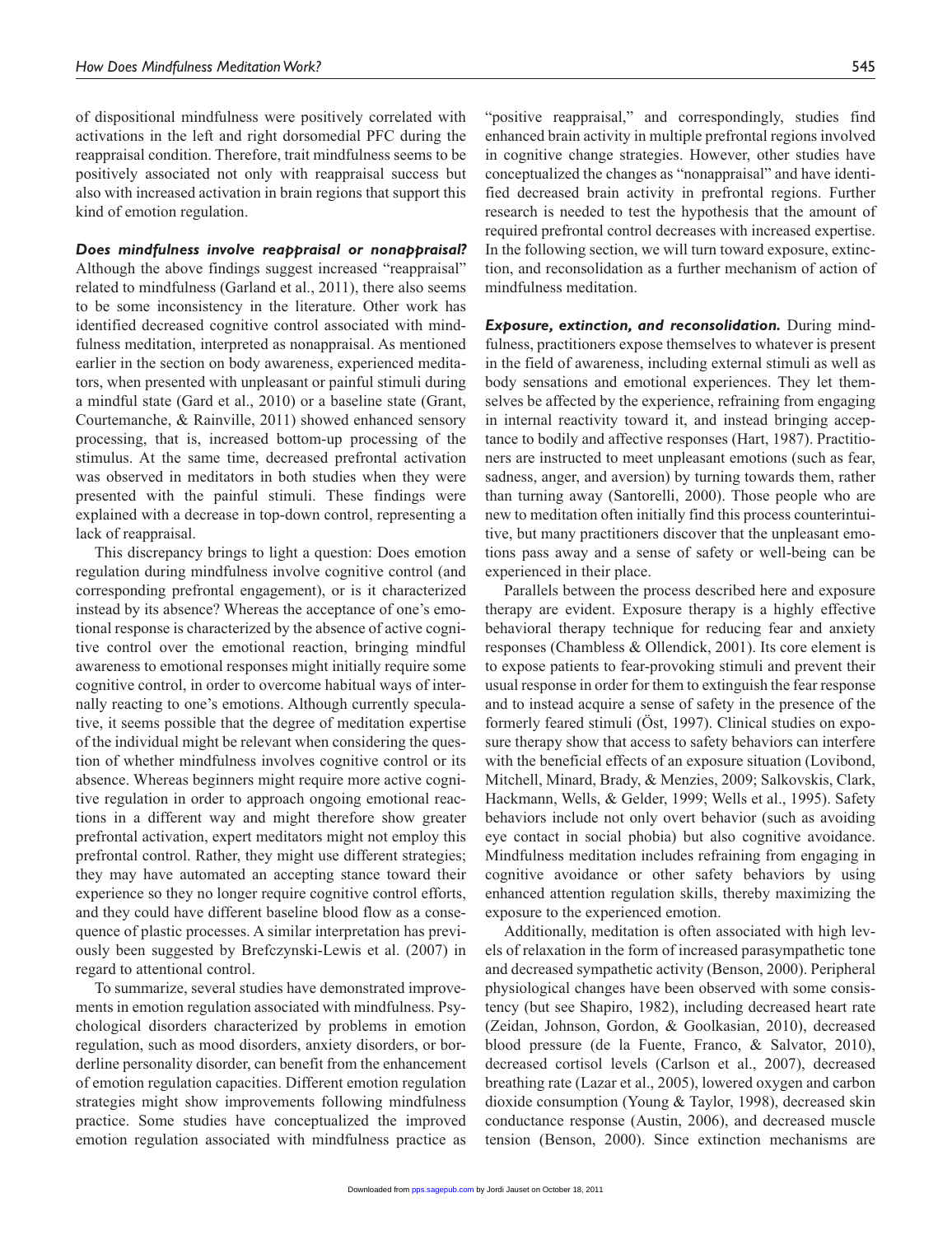thought to be supported by the experience of a state of relaxation while the individual encounters the feared stimuli (Wolpe, 1958), the relaxation component of meditation might serve to maximize the effects of the extinction process.

In the Five Facet Mindfulness Questionnaire, the capacity to expose oneself to internal experience without reactivity is captured in the Non-Reactivity to Inner Experience Scale. Example items are "In difficult situations, I can pause without immediately reacting" (Item 21), or "When I have distressing thoughts or images I am able just to notice them without reacting" (Item 29). With completion of a mindfulness-based stress reduction course, scores on this scale increase with large effect sizes (Carmody & Baer, 2008), corroborating the theory that mindfulness practice leads to the self-perception of decreased reactivity. This likely is a mechanism for facilitating exposure.

*Fear conditioning, extinction, and reconsolidation.* The process of fear extinction has been studied extensively in the context of conditioned fear. Fear conditioning is a learning process in which a neutral conditioned stimulus (e.g., a tone) is paired with an aversive unconditioned stimulus (e.g., a shock). After a few pairings, the presentation of the conditioned stimulus comes to also elicit various fear responses (e.g., freezing in animals; sympathetic arousal in humans). Repeated presentations of the conditioned stimulus in the absence of the unconditioned stimulus result in the extinction of the conditioned responses. Extinction does not erase the initial association between conditioned and unconditioned stimuli but is thought to form a new memory trace (Quirk, 2002; Rescorla, 2001) or reconsolidate the old memory with new contextual associations (Inda, Muravieva, & Alberini, 2011; Nader & Einarsson, 2010; Rossato, Bevilaqua, Izquierdo, Medina, & Cammarota, 2010). After extinction training, extinction memory is thought to compete with conditioned memory for control of fear expression (Myers & Davis, 2007). Recent research has shown that successful extinction memory reliably differentiates healthy from pathological conditions (Holt et al., 2009; Milad et al., 2008). Extinction learning and its retention may thus be a critical process in the transformation of maladaptive states. It allows individuals to learn not to have a fear response to neutral stimuli, when there is no adaptive function for the fear response. Rather, individuals can flexibly elicit other more adaptive emotional and behavioral responses.

*Neural mechanisms of fear extinction and extinction retention.* Recent fMRI research on fear conditioning has identified a network of brain regions that are crucial for the extinction of conditioned fear responses and its retention. As outlined below, this network seems to strengthen through mindfulness practice. The ventromedial prefrontal cortex (vmPFC) has been shown to be important for the successful recall of the extinction (Milad & Quirk, 2002; Morgan, Romanski, & LeDoux, 1993; Quirk, Russo, Barron, & Lebron, 2000), with the magnitude of vmPFC activation (Milad et al., 2007) and the cortical thickness of the vmPFC (Milad et al.,

2005) positively correlated with extinction recall. In addition, hippocampal activation has also been found to be involved in fear extinction recall. Functional connectivity analysis reveals that the vmPFC and hippocampus work in concert during extinction recall to inhibit fear, suggesting that they comprise a network that mediates the expression of extinction memory in the appropriate context (Milad et al., 2007). Hippocampal activation during extinction recall is likely related to signaling the extinguished context (contextual safety; Corcoran, Desmond, Frey, & Maren, 2005; Corcoran & Maren, 2001). The amygdala has been implicated in both human and animal studies as playing a crucial role during the acquisition and expression of conditioned fear (Davis & Whalen, 2001; LeDoux, 2000; Pare, Quirk, & Ledoux, 2004; Phelps & LeDoux, 2005), including the detection of stressful and threatening stimuli and the initiation of adaptive coping responses (Hasler et al., 2007). When individuals regulate their emotions, the amygdala is thought to be down-regulated by the vmPFC and hippocampus (Banks et al., 2007; Davidson et al., 2000; Milad, Rauch, Pitman, & Quirk, 2006), both of which have extensive connections with the amygdala. This inhibition of the amygdala serves to suppress fear (Milad et al., 2006; Rauch, Shin, & Phelps, 2006), thereby allowing control over behavioral reactions to emotions (Price, 2005). Deficits in fear extinction are thought to be related to a number of psychiatric disorders, and neuroimaging studies have shown that the aforementioned structures are dysfunctional in several psychiatric disorders, such as posttraumatic stress disorder (Milad et al., 2009), schizophrenia (Holt et al., 2009), and depression (Anand et al., 2005).

*Effects of meditation practice on the neural network underlying extinction.* There is recent evidence from anatomical MRI studies that the aforementioned brain regions show structural changes following mindfulness meditation training. Cross-sectional studies comparing mindfulness meditators and nonmeditators found that meditators showed greater gray matter concentration in the hippocampus (Hölzel et al., 2008; Luders, Toga, Lepore, & Gaser, 2009). Furthermore, Hölzel et al. (2011) recently observed that structural changes in the hippocampus were detectable within a period of only 8 weeks in participants that underwent mindfulnessbased stress reduction, and Hölzel et al. (2008) found that cumulative hours of meditation training were positively correlated with gray matter concentration in the vmPFC in experienced meditators. In a longitudinal study enrolling participants in an 8-week mindfulness-based stress reduction course, Hölzel et al. (2010) found an impact of the stressreducing effects of mindfulness meditation on the amygdala; the greater the decrease in participants' scores on perceived stress over the 8 weeks, the greater a decrease they showed in gray matter concentration in the right amygdala. Modified gray matter concentration in these regions that is dependent on meditation training might potentially be related to the improved ability to regulate emotional responses. Furthermore, fMRI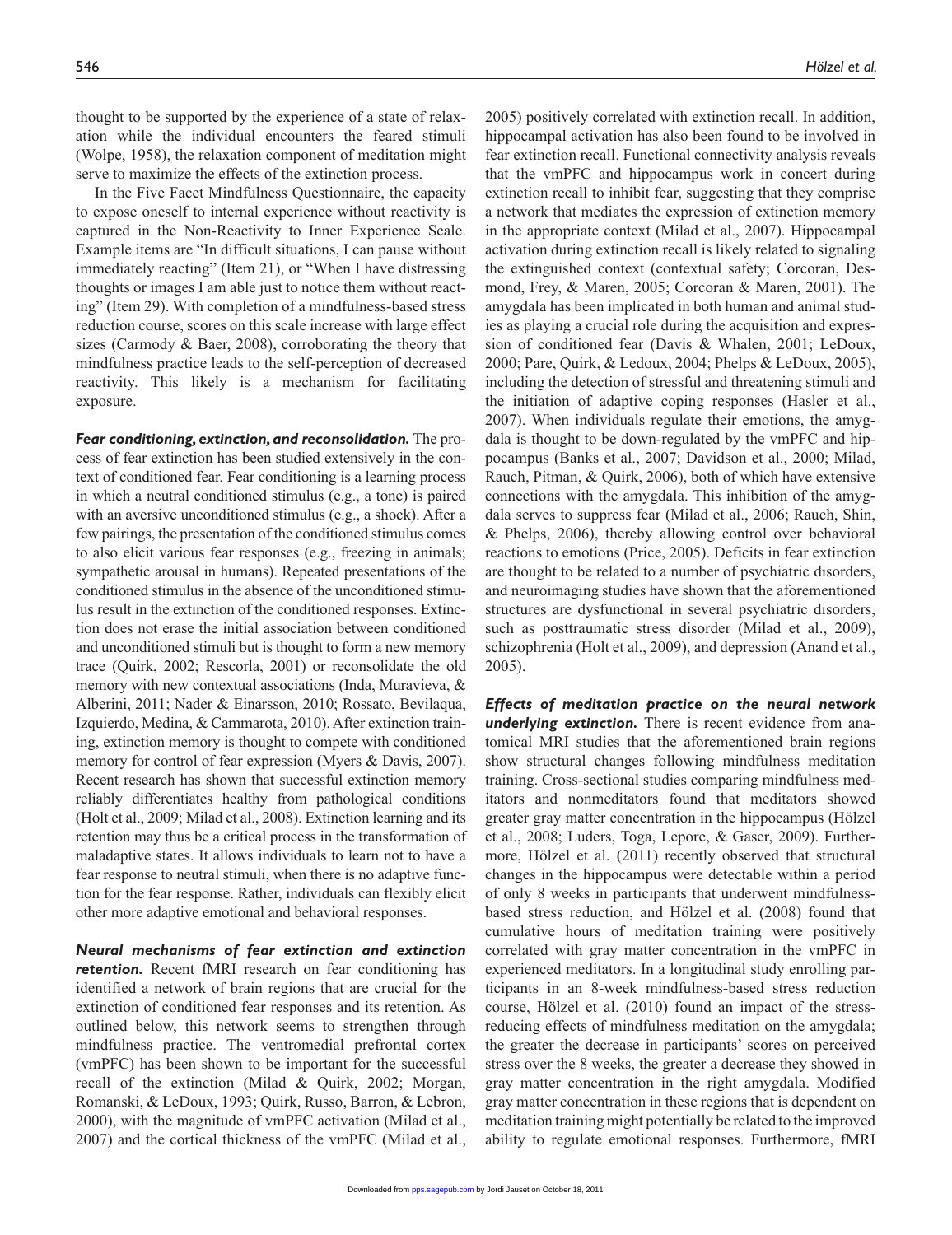studies show that meditation involves activation of the hippocampus and medial PFC (Lazar et al., 2000; Lou et al., 1999; Newberg et al., 2001), suggesting that regular meditation practice enhances the function of these brain regions. Additionally, for those with social anxiety disorder, amygdala activation is reduced following 8 weeks of mindfulness practice (Goldin & Gross, 2010). There thus appear to be striking similarities in the brain regions being influenced by mindfulness meditation and those involved in mediating fear extinction. These findings suggest that mindfulness meditation could directly influence one's capacity to extinguish conditioned fear by enhancing the structural and functional integrity of the brain network involved in safety signaling. The neuroscientific considerations described here support the previously held view that extinction might contribute to some of the beneficial effects of mindfulness practice (Baer, 2003; Brown et al., 2007).

*The impact of extinction processes within meditation*  **practice.** The role of extinction processes in the improvements following mindfulness-based treatments is most obvious in the treatment of anxiety disorders, which have reliably been found to benefit from mindfulness practice (Kabat-Zinn et al., 1992; Kimbrough, Magyari, Langenberg, Chesney, & Berman, 2010; Roemer et al., 2008). Nonreactivity and the successive extinction mechanism presumably also play a crucial role in the stress-reducing effects of mindfulness and might mediate decreased perceived stress scores (Carmody & Baer, 2008; Chang et al., 2004). They might also be highly relevant for the benefits of mindfulness in the treatment of substance abuse (Brewer et al., 2009). Beyond that, exposure is pursued toward whatever emotions present themselves, including sadness, anger, and aversion, as well as pleasant emotions, such as happiness. We therefore suggest that extinction is effective during all of these emotional experiences, leading to an overwriting of previously learned stimulusresponse associations. Buddhist teachings claim that the nonclinging to unpleasant and pleasant experiences leads to liberation (Olendzki, 2010). Framed in Western psychological terminology, one could say that nonreactivity leads to unlearning of previous connections (extinction and reconsolidation) and thereby to liberation from being bound to habitual emotional reactions.

## *4. Change in perspective on the self*

The essence of Buddhist psychology lies in the teaching that there is no such thing as a permanent, unchanging self (Olendzki, 2010). Rather, the perception of a self is a product of an ongoing mental process. This perception reoccurs very rapidly in the stream of mental events, leading to the impression that the self is a constant and unchanging entity. The self is experienced as being the one who inhabits the body, being the one who is thinking the thoughts, being the one experiencing emotions, and being the agent of actions; having free will

(Olendzki, 2010). When internal awareness becomes enhanced through meditation, meditators report that they can observe mental processes with increasing clarity (cf. MacLean et al., 2010) and increasing temporal resolution. Within this enhanced clarity, the process of a repeatedly arising sense of self becomes observable to the meditator through development of metaawareness. Meta-awareness is a form of subjective experience and executive monitoring, in which one takes a nonconceptual perspective as a distributed form of attention toward the contents of conscious experience and the processes involved. Meta-awareness is not entangled in the contents of awareness (Deikman, 1982; Raffone & Pantani, 2010; Varela, Thompson, & Rosch, 1991) and facilitates a detachment from identification with the static sense of self. Rather than as a static entity or structure, the sense of self can be experienced as an event (Olendzki, 2006). It has been postulated that paying close attention to the transitory nature of this sense of self leads to the "deconstruction of the self" (Epstein, 1988). The Dalai Lama describes the resulting understanding that practitioners reach: "This seemingly solid, concrete, independent, selfinstituting I under its own power that appears actually does not exist at all" (Gyatso, 1984, p.70). In place of the identification with the static self, there emerges a tendency to identify with the phenomenon of "experiencing" itself. $3$ 

From a Buddhist perspective, identification with the static sense of self is the cause of psychological distress, and disidentification results in less afflictive experience and the freedom to experience a more genuine way of being (Olendzki, 2010). As the psychologist Jack Engler (2004) puts it:

When it is realized that no self is to be found in the elements of our experience, it begins the process of liberation. Understanding that our sense of "I" is not as solid, permanent, or substantial as we habitually hold it to be ultimately uproots clinging, attachment, and hostility. Understanding this burns up the fuel that runs our repetitive habits. Those who have understood this report a sense of spacious lightness and freedom. They exhibit deep concern and tenderness for others.

According to Buddhist philosophy, a change in perspective on the self is thus the key in the process to enduring forms of happiness.

Whereas more advanced meditation practices are required to experience this drastic disidentification from the static sense of self, a de-identification from some parts of mental content is often experienced even in the earliest stages of meditation practice. In mindfulness practice, all experiences are observed as they arise and pass. By closely observing the contents of consciousness, practitioners come to understand that these are in constant change and thus are transient. The mindful, nonjudgmental observation fosters a detachment from identification with the contents of consciousness. This process has been termed "reperceiving" or "decentering" (Carmody, Baer, Lykins, & Olendzki, 2009; Fresco et al., 2007; Shapiro et al., 2006) and has been described as the development of the "observer perspective" (Kerr, Josyula, & Littenberg, 2011). We suggest that although this stage is not yet the full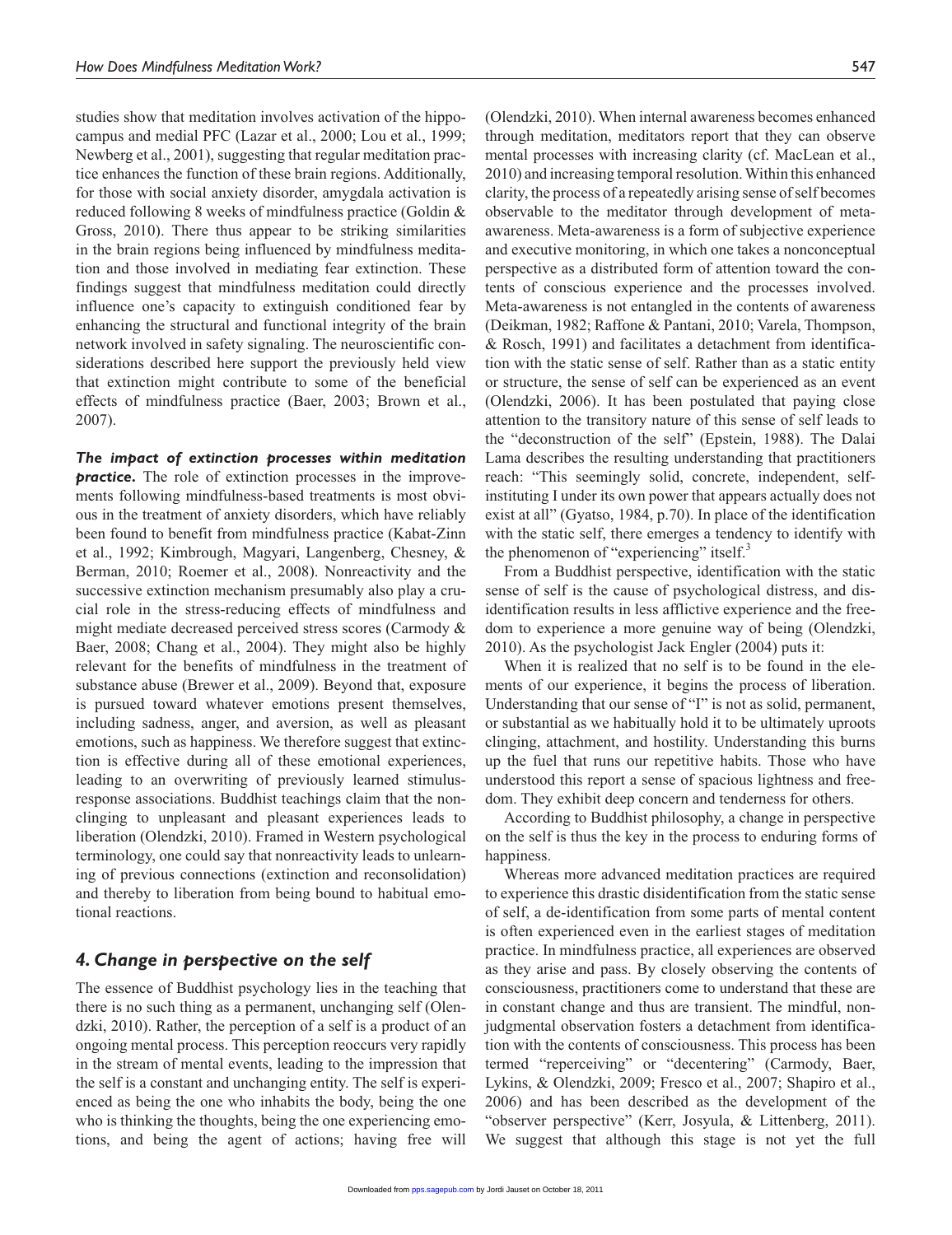disidentification from a static and unchanging self described above, it is a change in perspective about the sense of self and an alteration in first-person subjective experience.

Philosophical considerations, theoretical accounts, and experiential reports ascribe to the change in the perspective on the self a crucial role for development and maturity in meditation. However, perspective on the self is rather difficult to operationalize, and little empirical research has been published that documents these types of changes following mindfulness meditation. This area of research could benefit from the introduction of clear and consistent definitions of selfrelated processes as well as terms that until now have been applied inconsistently among various authors and disciplines (e.g., I, me, ego, self, etc.). Although a clarification of the definitions, theories, and conceptualization is far beyond the scope of this article and is not its focus (but see Legrand  $& Ruby,$ 2009, and Strawson, 2000), we summarize the few self-report and neuroimaging studies that touch on a change in the perspective on the self through mindfulness practice.

*Self-report findings*. Self-report studies have begun to document the experienced changes in perspective on the self following mindfulness practice. In a qualitative analysis of diaries, Kerr and colleagues focused on the development of an "observing self," or meta-perspective on experience, and have described how participants experience this shift over the course of an 8-week mindfulness-based stress reduction course (see Kerr et al., 2011, for a description of participants' selfreports). Questionnaire studies have also documented changes in individuals' self-concept following mindfulness meditation practice. Participants' self-reports of internal and external aspects of self-representation (assessed with the Tennessee Self Concept Scale; Roid & Fitts, 1988) showed highly significant changes on almost all of the subscales after completion of a 7-day mindfulness retreat (Emavardhana & Tori, 1997). Changes can be summarized as a more positive selfrepresentation, more self-esteem, and higher acceptance of oneself. A cross-sectional study (Haimerl & Valentine, 2001) that examined the Self-Concept scales of the Temperament and Character Inventory (Cloninger, Svrakic, & Przybeck, 1993) of Buddhist meditators with varying levels of meditation experience found that increased meditation experience was associated with positive development on each of the three scales. More experienced meditators showed self-concept styles that are typically associated with less pathological symptoms. Although these studies do not describe the drastic change in sense of self that highly experienced meditators have reported following deep states of meditation, they suggest that some beneficial changes in the perspective on the self can happen resulting from mindfulness meditation practice.

*Neuroscientific findings: Functional neuroimaging*. Neuroimaging studies of mindfulness meditation have demonstrated that brain structures that support self-referential processing are structurally and functionally impacted by mindfulness meditation. Self-referential processing robustly activates cortical midline structures of the brain (Northoff et al., 2006),

including areas of the medial PFC (Gusnard, Akbudak, Shulman, & Raichle, 2001; Kelley et al., 2002; Sajonz et al., 2010), posterior cingulate cortex /anterior precuneus (Sajonz et al., 2010), and also the inferior parietal lobule (Sajonz et al., 2010). The medial PFC has been shown to support an array of self-related capacities, including memory for self-traits (Kelley et al., 2002; Macrae, Moran, Heatherton, Banfield, & Kelley, 2004) or reflected self-knowledge (Lieberman, Jarcho, & Satpute, 2004). The posterior cingulate cortex and precuneus are engaged when individuals assess the relevance or significance of a stimulus for themselves (Gusnard et al., 2001; Schmitz & Johnson, 2007) and have been suggested to be particularly important for the integration of self-referential stimuli in the emotional and autobiographical context of one's own person (Northoff & Bermpohl, 2004). All of these structures show high activity during rest, mind wandering, and conditions of stimulus-independent thought (Northoff et al., 2006) and have therefore also been characterized as the "default mode" of the brain or as the default mode network (Buckner, Andrews-Hanna, & Schacter, 2008; Gusnard & Raichle, 2001).

A few MRI studies have begun looking at activity in the default mode network in association with mindfulness practice. Comparing brain activation during mindfulness meditation versus a resting state reveals decreased brain activity in subsystems of the default mode network (Ott, Walter, Gebhardt, Stark, & Vaitl, 2010). The authors interpret this decrease as a diminished involvement in the habitual mode of selfreference during meditation practice. Meditators show greater resting-state functional connectivity within the default mode network than do nonmeditators (Jang et al., 2010). Another study of experienced meditators also reports increased functional connectivity between posterior cingulate cortex and dorsal ACC and dorso-lateral PFC both during rest and during mindfulness meditation among experienced meditators compared with novices, suggesting increased conflict monitoring and cognitive control over the function of default mode network after significant meditation training (Brewer et al., 2011). Although still limited in scope, these studies suggest that default-mode network activity and connectivity might be affected in some way by mindfulness meditation practice.

Probably the most insightful neuroimaging study to address the neural correlates of a change in perspective on the self is by Farb et al. (2007), which investigated brain activity during two forms of self-reference in participants who completed a mindfulness-based stress reduction training; these participants were compared with another group of individuals who had not yet undergone training; the forms of self-reference included a narrative focus (evaluative monitoring of enduring traits) and an experiential focus (momentary first-person experience). Individuals with the mindfulness training showed larger reductions in the medial PFC during the experiential (compared with the narrative) focus, along with increased engagement of the right lateral PFC, the right insula, secondary somatosensory cortex, and inferior parietal lobule. Functional connectivity analyses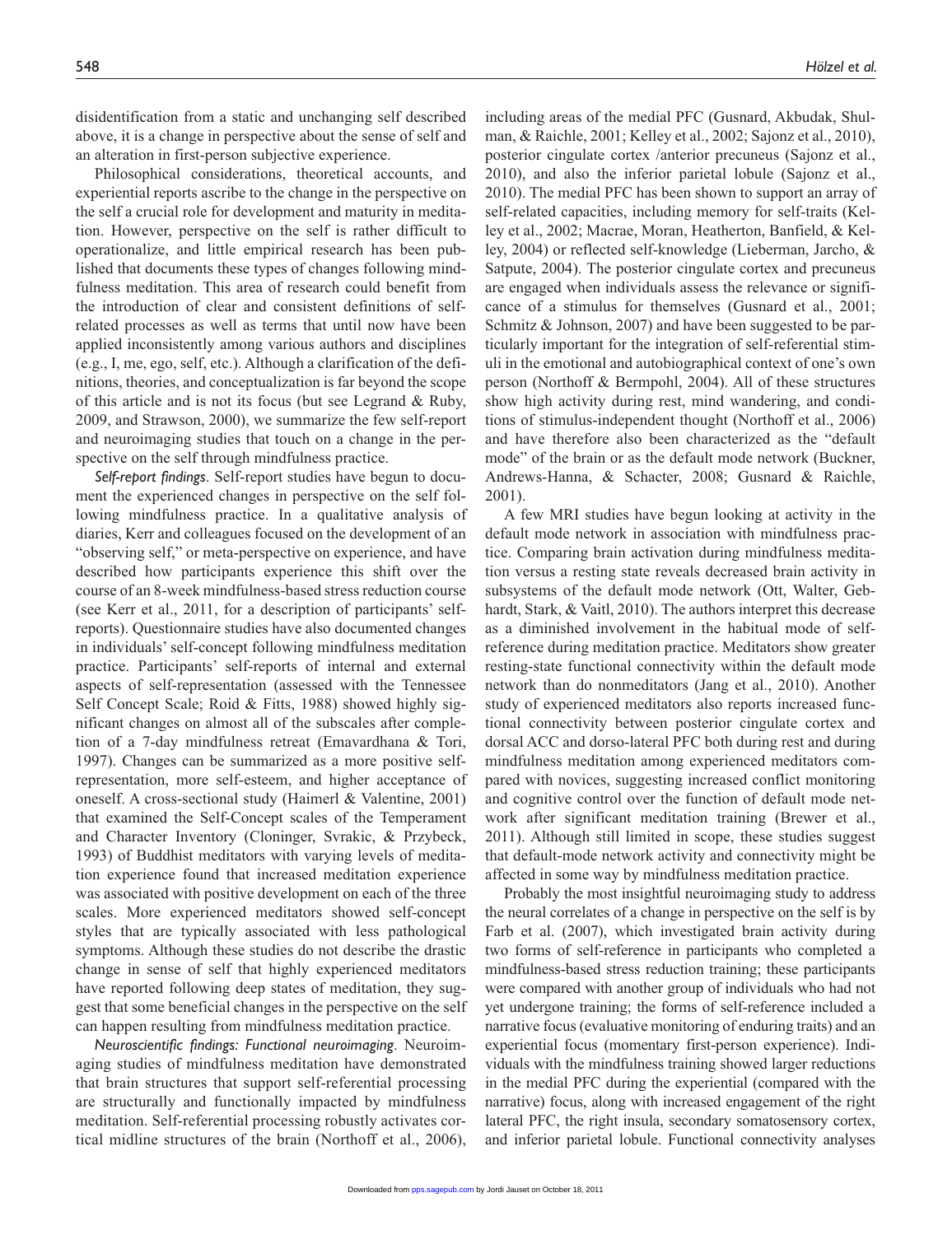revealed an uncoupling of the right insula and medial PFC, and there was increased connectivity of the right insula with dorsolateral PFC regions in the experiential focus after the mindfulness training. The authors interpret these findings as representing a shift in self-referential processing, namely, as a shift "toward more lateral prefrontal regions supporting a more self-detached and objective analysis of interoceptive (insula) and exteroceptive (somatosensory cortex) sensory events, rather than their affective or subjective self-referential value [which is represented by medial PFC activation]" (Farb et al., 2007, p. 319). Furthermore, given the higher activity of regions supporting body and internal awareness, these data also suggest that increased body awareness might be closely related to changes in the perspective on the self, consistent with Buddhist philosophy. Greater internal awareness might replace the previous, narrative form of self-reference.

*Neuroscientific findings: Structural neuroimaging*. In the recent longitudinal structural study mentioned above (Hölzel et al., 2011), the posterior cingulate cortex, the temporo-parietal junction, and the hippocampus showed increased gray matter concentration following mindfulness-based stress reduction. Given the relevance of these brain structures for the experience of the self, it seems possible that the structural changes might be associated with changes in the perspective on the self. It is interesting to note that the hippocampus, temporoparietal junction, posterior cingulate cortex, and parts of the medial prefrontal cortex form a brain network (Vincent et al., 2006) that supports diverse forms of projecting the self onto another perspective (Buckner & Carroll, 2007), including remembering the past, thinking about the future (Schacter, Addis, & Buckner, 2007), and conceiving the viewpoint of others, also referred to as a theory of mind (Saxe & Kanwisher, 2003). These abilities have been suggested to share a common set of processes, by which autobiographical information is used adaptively to enable the perception of alternative perspectives (Buckner & Carroll, 2007). Structural changes in this brain network (involved in the projection of the self onto another perspective) may be associated with the perceptual shift in the internal representation of the self following mindfulness practice.

The change in the perspective on the self is precisely described in the Buddhist literature but has yet to be rigorously tested in empirical research. The findings reviewed here exemplify early steps in the process of changing the perspective on the self but are still far from addressing the experiences described by highly trained meditation practitioners. Research studies that are currently under way will help elucidate this process further and will give us more insight into the underlying neuroscientific mechanisms.

#### **Integration**

The above described components (see Table 2 for a summarizing overview) are presumably highly interrelated. In fact, they might interact so closely with one another that a distinction between each component might seem artificial. We want to illustrate the interaction of the components with an example:

During mindfulness meditation, the meditator's goal is to maintain attention to current internal and external experiences with a nonjudgmental stance, manifesting acceptance, curiosity, and openness. When an emotional reaction gets triggered by thoughts, sensations, memories, or external stimuli (e.g., a memory of a frightening event), the executive attention system (Section 1) detects the conflict to the task goal of maintaining a mindful state. Heightened body awareness (Section 2) helps to detect physiological aspects of the feelings present (e.g., body tension, rapid heartbeat, short shallow breath), and the provided information about the internal reaction to the stimulus is a prerequisite for accurate identification of the triggered emotional response (i.e., fear). Emotion regulation processes (Section 3) then become engaged, in order to relate to the experience differently rather than with a habitual reaction (i.e., simply noticing the fear as opposed to engaging in avoidance mechanisms). The first two mechanisms (sustained attention [1] to body awareness [2]) lead to a situation of exposure, and the third mechanism (regulating for nonreactivity) facilitates response prevention, leading to extinction and reconsolidation (3). Rather than being stuck in the habitual reactions to the external and internal environment, the meditator can experience the transitory nature of all related perceptions, emotions, or cognitions in each moment of experience. The awareness of the transitory nature of the self and one's momentary experience leads to a change in the perspective on the self (4), where self-referential processing (i.e., the narrative of the relevance of the stimulus for oneself) becomes diminished, while firstperson experiencing becomes enhanced. The entire process represents enhanced self-regulation, which—according to Karoly (1993)—is defined as a process that enables individuals to guide their goal-directed activities by modulation of thought, affect, behavior, or attention via deliberate or automated use of specific mechanisms.

As illustrated by the example, the described components mutually facilitate each other. Attention regulation is especially important and, as the basis of all meditation techniques, appears to be a prerequisite for the other mechanisms to take place. Focused attention on internal events is necessary in order for practitioners to gain an increased awareness of bodily sensations with the resultant ability to recognize the emergence of emotions. The ability to keep attention focused on conditioned stimuli is also a prerequisite for the successful extinction of conditioned responses. Enhanced body awareness might be very closely related to the changes in the perspective on the self and might replace a narrative form of self-reference. The change in perspective on the self may result in reappraisal of situations in specific ways, which might provide motivation for further development of attention regulation and body awareness. As the components mutually facilitate each other, the occurring process could be understood as an upward spiral process (cf. Garland et al., 2011).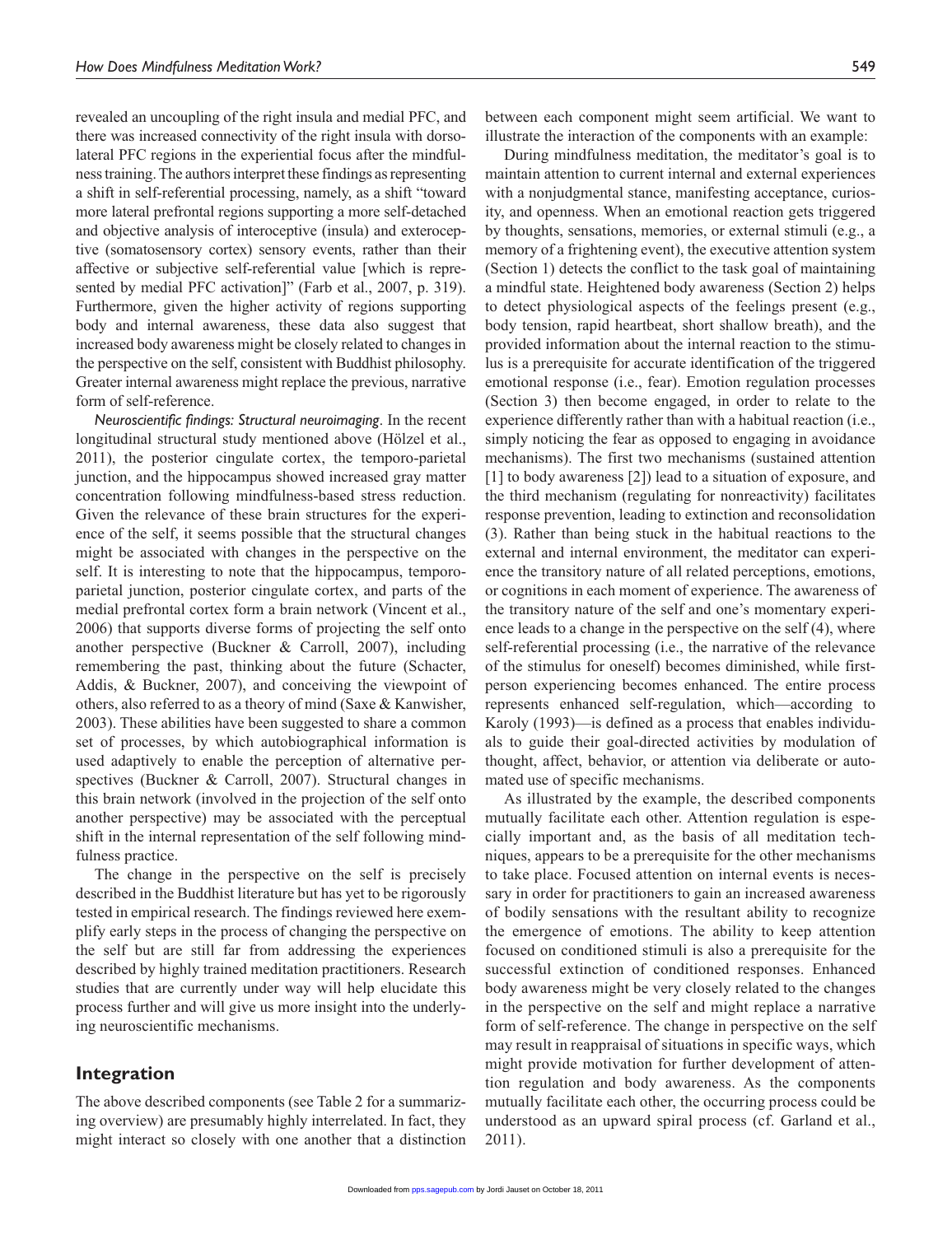## **Self-Compassion**

The concept of self-compassion is closely related to mindfulness. According to the definition proposed by Neff (2003a), self-compassion entails three components: self-kindness (being kind and understanding toward oneself in instances of perceived inadequacy or suffering rather than being harshly self-critical), common humanity (perceiving one's experiences as part of the larger human experience rather than seeing them as separating and isolating), and "mindfulness" (in this context defined as "holding one's painful thoughts and feelings in balanced awareness rather than over-identifying with them" (Neff, 2003a, p. 223). According to Neff's definition (2003a), mindfulness thus constitutes one of the three components of self-compassion.

# *The relationship between self-compassion and mindfulness*

In their current conceptualization and operationalization within contemporary research contexts (Baer et al., 2006; Neff, 2003a), mindfulness and self-compassion are highly correlated. The total score of the Five Facet Mindfulness Questionnaire and the total score of the Self-Compassion Scale have been found to be correlated  $(r = .69)$  in a sample of nonmeditators (Hollis-Walker & Colosimo, 2011). Assumptions have been put forth about the nature of their relationship, and it has been suggested that mindfulness is required in order for self-compassion to develop because the former enables one to clearly see mental and emotional phenomena as they arise (Neff, 2003b). In line with this assumption, changes in mindfulness have been found to predict changes in self-compassion (Birnie, Speca, & Carlson, 2010). It has also been suggested that self-compassion partially mediates the relationship between mindfulness and well-being (Hollis-Walker & Colosimo, 2011). Furthermore, the cultivation of self-compassion has been suggested to explain much of the success of mindfulness-based interventions. Kuyken et al. (2010) found that the positive effects of a mindfulness-based cognitive therapy intervention on depressive symptoms were mediated by the enhancement of self-compassion across treatment. In patients with anxious distress, scores on the Self-Compassion Scale have been found to correlate more strongly with symptom severity and quality of life than scores on the Mindful Attention Awareness Scale (Van Dam, Sheppard, Forsyth, & Earleywine, 2011). However, given the strong interrelatedness of both constructs, it might be difficult to tease their effects and relationship apart.

# *The cultivation of self-compassion in meditation practice*

Meditation is typically practiced with an intention—implicit or explicit—to cultivate self-compassion as well as compassion toward other beings. Different types of meditation

practices vary in the degree to which they foster its increase. Some types of practices are pursued with the primary goal of cultivating (self-) compassion (Germer, 2009; Salzberg, 1995), while others strongly emphasize self-compassion within the context of traditional mindfulness meditation (Brach, 2003). In mindfulness-based stress reduction, even though it is not the declared primary goal of the program, self-compassion is implicitly and explicitly interwoven into meditation instructions, exemplified by reminders included in focused attention meditation: "whenever you notice that the mind has wandered off, bring it back with gentleness and kindness." The gentle yoga stretches are practiced with an emphasis on "exploring what feels good for oneself and one's body in this moment." Whenever participants encounter physical pain or emotional suffering, they are encouraged to "take care of themselves." In line with these practices, self-report studies show that self-compassion scores increase over an 8-week mindfulnessbased stress reduction course (Birnie et al., 2010; Shapiro, Astin, Bishop, & Cordova, 2005; Shapiro, Brown, & Biegel, 2007; but also see P. D. Abercrombie, Zamora, & Korn, 2007).

# *Self-compassion within the theoretical framework proposed here*

Within the framework of mechanisms proposed in this study, self-compassion is presumably most related to emotion regulation as well as to the change in perspective on the self. The generation of feelings of kindness toward oneself in instances of perceived inadequacy or suffering (self-kindness) is an act of emotion regulation. When cultivating self-compassion, seeing one's difficult experiences as part of the larger human experience rather than seeing them as separating and isolating (common humanity) might initially require reappraisal. This reframing might ultimately result in a change in the perspective on the self, where one relates to oneself in a less identified manner. However, there is currently only a very small empirical basis for the explanation of the mechanisms of self-compassion, and it is possible that unique aspects of self-compassion are not addressed within the suggested components.

We are unaware of any published data on the neural correlates of self-compassion in the context of mindfulness training or on the neural basis of self-compassion (but see Lutz, Brefczynski-Lewis, et al., 2008, for altruistic compassion). However, with the availability of the Self-Compassion Scale (Neff, 2003a), there has been a drastic increase in the investigation of self-compassion in the context of mindfulness-based interventions in the last few years, and a considerable body of literature documents the improvement of self-compassion with mindfulness meditation practice. The question about the exact nature of the relationship between both constructs and their interconnection from an empirical and neuroscientific perspective will have to be revisited once more research is available.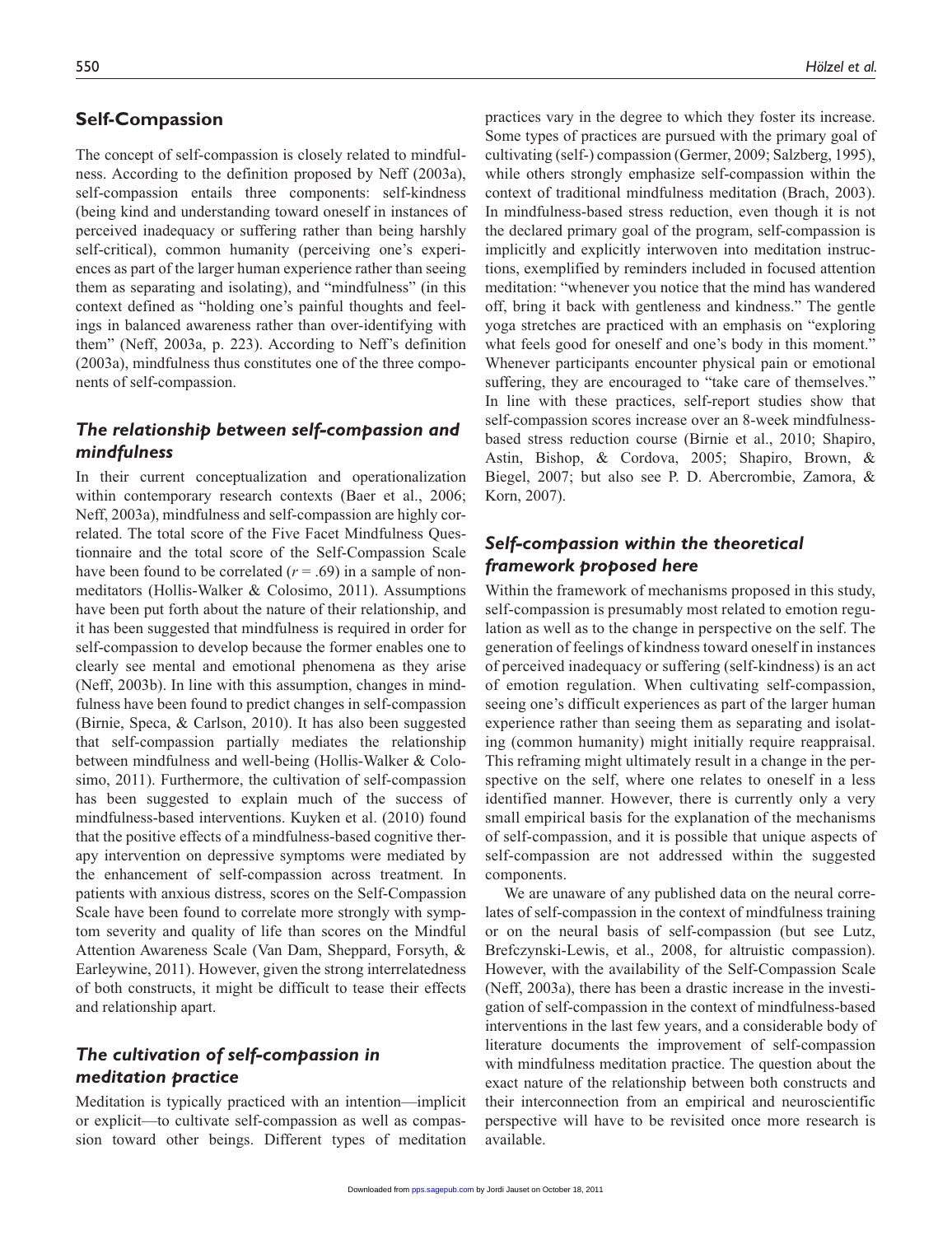## **Further Considerations**

We have suggested here that mindfulness meditation practice comprises a process of enhanced self-regulation that can be differentiated into distinct but interrelated components, namely, attention regulation, body awareness, emotion regulation (reappraisal and extinction), and the change in perspective on the self. Previous work has often focused on one of these components, neglecting the others and attempting to describe the beneficial effects of mindfulness-based interventions solely through one of the mechanisms (Brown & Ryan, 2003; Carmody, 2009). Other work has suggested an array of distinct components, but these components were not related to one another (Baer, 2003; Brown et al., 2007). Our work in establishing relations between identified components of mindfulness meditation practice is a step toward a more complex framework. Such a framework describing a comprehensive process and simultaneously considering the role of subcomponents will help advance the field in several ways. First, when conducting basic mindfulness meditation research, differentiating between distinct components will facilitate a more detailed understanding of the process and stimulate multifaceted research questions. Second, a detailed understanding of the different components and their relevance for clinical disorders will be conducive for the flexible and more targeted application of mindfulness training in psychiatric treatment and will in turn facilitate the establishment of targeted and cost-effective programs specifically utilizing components that are most relevant for a specific disorder. Third, a better understanding of the state and trait effects of mindfulness practice will also be conducive to a better understanding of the functioning and cultivation of a healthy mind, thereby contributing to the newly emerging field of positive psychology.

Presumably, the distinct components differ in their relevance for types of mindfulness-based meditation practices, levels of meditation expertise, specific psychological disorders, personality types, and specific situations. In the following section, we will suggest connections between the described components and these variables. The suggested connections mostly lack empirical support thus far and are mainly meant to stimulate further research questions.

Various types of mindfulness practice may place different emphasis on the described components. For example, during the practice of breath awareness or the body scan (Hart, 1987), the components of attention regulation and body awareness might be most involved. Observing one's emotions in emotionally challenging situations (Kabat-Zinn, 1990) may involve body awareness and extinction. Open awareness practice might mostly involve the change in perspective on self, whereas loving kindness and compassion meditation (Salzberg, 1995) might rely on emotion regulation and the change in perspective on the self. Investigating which components are involved in mindfulness meditation and which are potentially strengthened by these different types of practice can help individuals in selecting which they would like to specifically cultivate.

In the progression of meditation expertise, the different mechanisms might play different roles. For example, it is possible that an improvement in attention regulation evolves first and helps facilitate other processes. Conversely, the change in perspective on the self might develop rather late, following the establishment of increased body awareness and improved emotion regulation. Beyond the mechanisms formulated here, it is possible that increased experience in mindfulness practice facilitates the flexible access to the different components. Possibly the greatest effect of mindfulness practice for adaptive functioning in daily life might be found in this behavioral flexibility.

Future clinical psychological research should establish what roles the different components play for different psychological disorders. Disorders that manifest as the dysfunction of a certain component could especially benefit from the cultivation of that particular component. For example, strengthening attention regulation might be most beneficial for patients suffering from attention deficit disorders, while borderline personality disorder patients, people in addiction recovery, or patients with alexithymia might benefit much from increased internal awareness. Likewise, patients with mood disorders, anxiety disorders, borderline personality disorder, or aggression might benefit from improved emotion regulation. Change in self-perspective might be beneficial for patients with mood disorders and might also enhance general sense of well-being as well as overall quality of life in healthy populations. Rather than solely testing the usefulness of mindfulness-based interventions for symptom reduction for these disorders in general, future research should focus more on establishing the mechanisms underlying these beneficial effects.

Different mechanisms might be relevant for different personality types. Individuals likely differ in the extent to which they are attracted to the practice of each of these components, and they might differ in the extent to which they can benefit from each of the described mechanisms. For example, it has been found that a self-compassion intervention for smoking reduction was particularly beneficial for individuals high in self-criticism and low in readiness to change (Kelly, Zuroff, Foa, & Gilbert, 2010). In the same way, individual differences should be taken into account in meditation research. Future studies should try to identify traitlike predictors as well as biological markers for (a) attraction to specific kinds of practice and (b) benefits from particular aspects of such practices.

Aside from differing in relevance between different disorders, personality types, levels of expertise, and types of practices, these mechanisms will have distinct relevance for different contextual situations. Depending on the kind of situation to which a practitioner is being exposed, one of the mechanisms might move into the foreground, while others become less relevant.

Mindfulness as a state, trait, and clinical intervention has been extensively researched over the last two decades; however, knowledge of the underlying mechanisms of mindfulness is still in its infancy. Future work should identify additional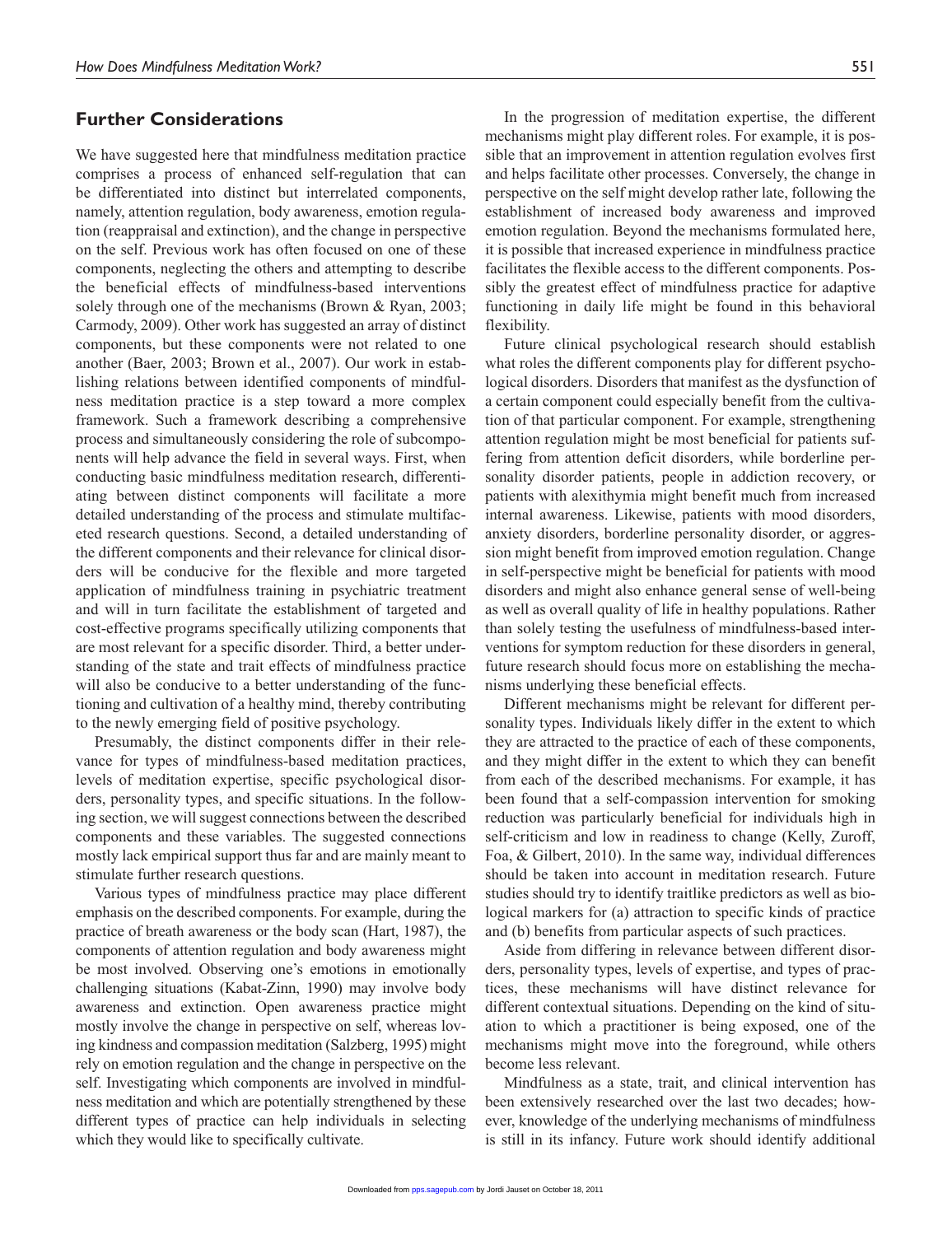components of mindfulness and establish to what extent the components described in this article are truly distinct mechanisms or how they can be integrated into fewer components. We believe that it will be necessary both to further differentiate each component and to further integrate them into a comprehensive model. This future empirical work is critical in order to optimally apply mindfulness in the clinical domain and to advance techniques that aim at cultivating a healthy mind and increased well-being.

#### **Acknowledgments**

The authors would like to thank Elizabeth Kathleen Avis, Narayan Brach, Patricia Pop, and Erik Tobiason for their helpful comments on this article.

#### **Declaration of Conflicting Interests**

The authors declared that they had no conflicts of interest with respect to their authorship or the publication of this article.

#### **Funding**

Britta K. Hölzel was supported by a Marie Curie International Outgoing Fellowship within the Seventh European Community Framework Programme.

#### **Notes**

1. Telomeres are protective DNA sequences at the ends of chromosomes that ensure genomic stability during cellular replication. Telomerase is the cellular enzyme responsible for telomere length and maintenance. Telomerase activity has been found to be a predictor of long-term cellular viability that decreases with chronic psychological distress (Epel et al., 2004).

2. For the sake of completeness, it should be noted that some studies have not found this pattern of higher PFC and lower amygdala activation while participants were decreasing negative affect (Urry et al., 2006).

3. Of note, this decreased identification with the self is fundamentally different from pathological versions of depersonalization. For a detailed discussion of this distinction, see Engler (1995).

#### **References**

- Abercrombie, H.C., Schaefer, S.M., Larson, C.L., Oakes, T.R., Lindgren, K.A., Holden, J.E., . . . Davidson, R.J. (1998). Metabolic rate in the right amygdala predicts negative affect in depressed patients. *NeuroReport, 9*, 3301–3307.
- Abercrombie, P.D., Zamora, A., & Korn, A.P. (2007). Lessons learned: Providing a mindfulness-based stress reduction program for low-income multiethnic women with abnormal pap smears. *Holistic Nursing Practice, 21*, 26–34.
- Aftanas, L.I., & Golocheikine, S.A. (2002). Non-linear dynamic complexity of the human EEG during meditation. *Neuroscience Letters, 330*, 143–146.
- Allman, J.M., Watson, K.K., Tetreault, N.A., & Hakeem, A.Y. (2005). Intuition and autism: A possible role for Von Economo neurons. *Trends in Cognitive Sciences, 9*, 367–373.
- Anand, A., Li, Y., Wang, Y., Wu, J., Gao, S., Bukhari, L., . . . Lowe, M.J. (2005). Activity and connectivity of brain mood regulating circuit in depression: A functional magnetic resonance study. *Biological Psychiatry, 57*, 1079–1088.
- Ancin, I., Santos, J.L., Tijeira, C., Sanchez-Morla, E.M., Bescós, M.J., Argudo, I., . . . Cabranes-Díaz, J.A. (2010). Sustained attention as a potential endophenotype for bipolar disorder. *Acta Psychiatrica Scandinavica, 122*, 235–245.
- Anderson, N.D., Lau, M.A., Segal, Z.V., & Bishop, S.R. (2007). Mindfulness-based stress reduction and attentional control. *Clinical Psychology & Psychotherapy, 14*, 449–463.
- Arzy, S., Thut, G., Mohr, C., Michel, C.M., & Blanke, O. (2006). Neural basis of embodiment: Distinct contributions of temporoparietal junction and extrastriate body area. *Journal of Neuroscience, 26*, 8074–8081.
- Asada, H., Fukuda, Y., Tsunoda, S., Yamaguchi, M., & Tonoike, M. (1999). Frontal midline theta rhythms reflect alternative activation of prefrontal cortex and anterior cingulate cortex in humans. *Neuroscience Letters, 274*, 29–32.
- Austin, J.H. (2006). *Zen-brain reflections*. Cambridge, MA: MIT Press.
- Baer, R.A. (2003). Mindfulness training as a clinical intervention: A conceptual and empirical review. *Clinical Psychology: Science and Practice, 10*, 125–143.
- Baer, R.A., Smith, G.T., & Allen, K.B. (2004). Assessment of mindfulness by self-report. *Assessment, 11*, 191–206.
- Baer, R.A., Smith, G.T., Hopkins, J., Krietemeyer, J., & Toney, L. (2006). Using self-report assessment methods to explore facets of mindfulness. *Assessment, 13*, 27–45.
- Banks, S.J., Eddy, K.T., Angstadt, M., Nathan, P.J., & Phan, K.L. (2007). Amygdala-frontal connectivity during emotion-regulation. *Social Cognitive and Affective Neuroscience, 2*, 303–312.
- Barinaga, M. (2003). Buddhism and neuroscience. Studying the welltrained mind. *Science, 302*, 44–46.
- Barnhofer, T., Chittka, T., Nightingale, H., Visser, C., & Crane, C. (2010). State effects of two forms of meditation on prefrontal EEG asymmetry in previously depressed individuals. *Mindfulness (N Y), 1*, 21–27.
- Beauregard, M., Levesque, J., & Bourgouin, P. (2001). Neural correlates of conscious self-regulation of emotion. *Journal of Neuroscience, 21*, RC165.
- Bechara, A. (2005). Decision making, impulse control and loss of willpower to resist drugs: A neurocognitive perspective. *Nature Neuroscience, 8*, 1458–1463.
- Bechara, A., & Naqvi, N. (2004). Listening to your heart: Interoceptive awareness as a gateway to feeling. *Nature Neuroscience, 7*, 102–103.

Benson, H. (2000). *The relaxation response*. New York, NY: Harper.

- Bhikkhu, T. (2010). *Satipatthana Sutta: Frames of reference (MN10)*. Retrieved from http://www.accesstoinsight.org/tipitaka/mn/mn .010.than.html
- Birnie, K., Speca, M., & Carlson, L.E. (2010). Exploring self-compassion and empathy in the context of mindfulness-based stress reduction (MBSR). *Stress and Health, 26*, 359–371.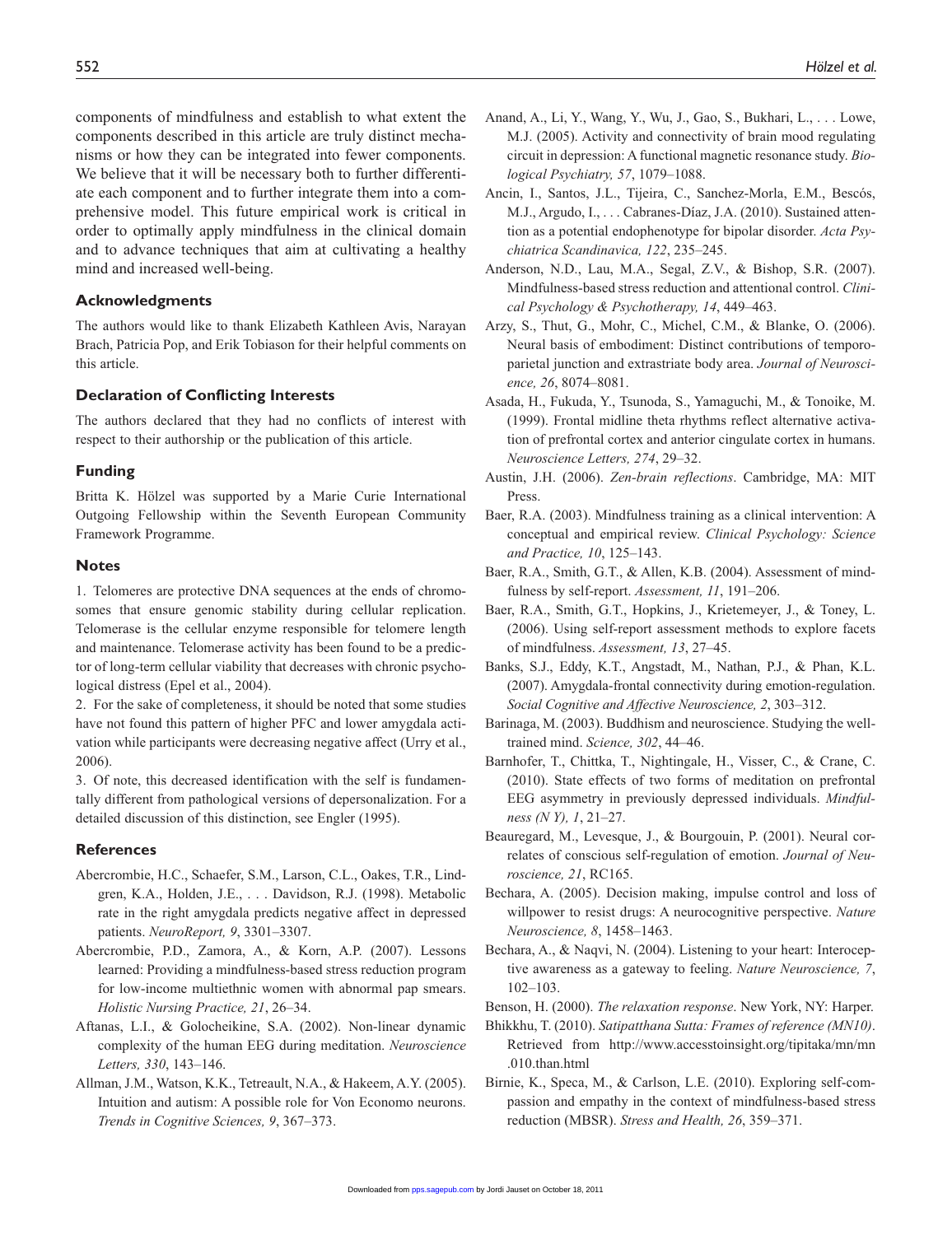- Bishop, S.R., Lau, M., Shapiro, S., Carlson, L.E., Anderson, N.D., Carmody, J., . . . Devins, G. (2004). Mindfulness: A proposed operational definition. *Clinical Psychology: Science and Practice, 11*, 230–241.
- Blanke, O., & Arzy, S. (2005). The out-of-body experience: Disturbed self-processing at the temporo-parietal junction. *Neuroscientist, 11*, 16–24.
- Blanke, O., Mohr, C., Michel, C.M., Pascual-Leone, A., Brugger, P., Seeck, M., . . . Thut, G. (2005). Linking out-of-body experience and self processing to mental own-body imagery at the temporoparietal junction. *Journal of Neuroscience, 25*, 550–557.
- Bowen, S., Witkiewitz, K., Dillworth, T.M., Chawla, N., Simpson, T.L., Ostafin, B.D., . . . Marlatt, G.A. (2006). Mindfulness meditation and substance use in an incarcerated population. *Psychology of Addictive Behaviors, 20*, 343–347.
- Brach, T. (2003). *Radical acceptance: Embracing your life with the heart of a Buddha*. New York, NY: Bantam.
- Brefczynski-Lewis, J.A., Lutz, A., Schaefer, H.S., Levinson, D.B., & Davidson, R.J. (2007). Neural correlates of attentional expertise in long-term meditation practitioners. *Proceedings of the National Academy of Sciences of the United States of America, 104*, 11483–11488.
- Breiter, H.C., & Rauch, S.L. (1996). Functional MRI and the study of OCD: From symptom provocation to cognitive-behavioral probes of cortico-striatal systems and the amygdala. *NeuroImage, 4*, S127–S138.
- Brewer, J.A., Kober, H., Worhunsky, P.D., Tang, Y.-Y., Gray, J.R., & Weber, J. (2011). *Mental training reveals differences in default mode network activation and functional connectivity*. Manuscript submitted for publication.
- Brewer, J.A., Sinha, R., Chen, J.A., Michalsen, R.N., Babuscio, T.A., Nich, C., . . . Rounsaville, B.J. (2009). Mindfulness training and stress reactivity in substance abuse: Results from a randomized, controlled stage I pilot study. *Substance Abuse, 30*, 306–317.
- Brown, K.W., & Ryan, R.M. (2003). The benefits of being present: Mindfulness and its role in psychological well-being. *Journal of Personality and Social Psychology, 84*, 822–848.
- Brown, K.W., Ryan, R.M., & Creswell, J.D. (2007). Mindfulness: Theoretical foundations and evidence for its salutary effects. *Psychological Inquiry, 18*, 211–237.
- Buckner, R.L., Andrews-Hanna, J.R., & Schacter, D.L. (2008). The brain's default network: Anatomy, function, and relevance to disease. *Annals of the New York Academy of Sciences, 1124*, 1–38.
- Buckner, R.L., & Carroll, D.C. (2007). Self-projection and the brain. *Trends in Cognitive Sciences, 11*, 49–57.
- Cahn, B.R., & Polich, J. (2006). Meditation states and traits: EEG, ERP, and neuroimaging studies. *Psychological Bulletin, 132*, 180–211.
- Carlson, L.E., Speca, M., Faris, P., & Patel, K.D. (2007). One year pre-post intervention follow-up of psychological, immune, endocrine and blood pressure outcomes of mindfulness-based stress reduction (MBSR) in breast and prostate cancer outpatients. *Brain, Behavior, and Immunity, 21*, 1038–1049.
- Carmody, J. (2009). Evolving conceptions of mindfulness in clinical settings. *Journal of Cognitive Psychotherapy, 23*, 270–280.
- Carmody, J., & Baer, R.A. (2008). Relationships between mindfulness practice and levels of mindfulness, medical and psychological symptoms and well-being in a mindfulness-based stress reduction program. *Journal of Behavioral Medicine, 31*, 23–33.
- Carmody, J., Baer, R.A., Lykins, E.L.B., & Olendzki, N. (2009). An empirical study of the mechanisms of mindfulness in a mindfulnessbased stress reduction program. *Journal of Clinical Psychology*, *65*, 613–626.
- Carver, C.S., & Scheier, M.F. (2011). Self-regulation of action and affect. In K.D. Vohs & R.F. Baumeister (Eds.), *Handbook of selfregulation* (pp. 3–21). New York, NY: Guilford.
- Chambless, D.L., & Ollendick, T.H. (2001). Empirically supported psychological interventions: Controversies and evidence. *Annual Review of Psychology, 52*, 685–716.
- Chan, D., & Woollacott, M. (2007). Effects of level of meditation experience on attentional focus: Is the efficiency of executive or orientation networks improved? *Journal of Alternative and Complementary Medicine, 13*, 651–657.
- Chang, V.Y., Palesh, O., Caldwell, R., Glasgow, N., Abramson, M., Luskin, F., . . . Koopman, C. (2004). The effects of a mindfulnessbased stress reduction program on stress, mindfulness self-efficacy, and positive states of mind. *Stress and Health: Journal of the International Society for the Investigation of Stress, 20*, 141–147.
- Chiesa, A., & Serretti, A. (2009). Mindfulness-based stress reduction for stress management in healthy people: A review and metaanalysis. *Journal of Alternative and Complementary Medicine, 15*, 593–600.
- Cicchetti, D., Ackerman, B.P., & Izard, C.E. (1995). Emotions and emotion regulation in developmental psychopathology. *Development and Psychopathology, 7*, 1–10.
- Clark, L., Iversen, S.D., & Goodwin, G.M. (2002). Sustained attention deficit in bipolar disorder. *British Journal of Psychiatry, 180*, 313–319.
- Cloninger, C.R., Svrakic, D.M., & Przybeck, T.R. (1993). A psychobiological model of temperament and character. *Archives of General Psychiatry, 50*, 975–990.
- Coccaro, E.F., McCloskey, M.S., Fitzgerald, D.A., & Phan, K.L. (2007). Amygdala and orbitofrontal reactivity to social threat in individuals with impulsive aggression. *Biological Psychiatry, 62*, 168–178.
- Corbetta, M., & Shulman, G.L. (2002). Control of goal-directed and stimulus-driven attention in the brain. *Nature Reviews Neuroscience, 3*, 201–215.
- Corcoran, K.A., Desmond, T.J., Frey, K.A., & Maren, S. (2005). Hippocampal inactivation disrupts the acquisition and contextual encoding of fear extinction. *Journal of Neuroscience, 25*, 8978–8987.
- Corcoran, K.A., & Maren, S. (2001). Hippocampal inactivation disrupts contextual retrieval of fear memory after extinction. *Journal of Neuroscience, 21*, 1720–1726.
- Craig, A.D. (2003). Interoception: The sense of the physiological condition of the body. *Current Opinion in Neurobiology, 13*, 500–505.
- Creswell, J.D., Way, B.M., Eisenberger, N.I., & Lieberman, M.D. (2007). Neural correlates of dispositional mindfulness during affect labeling. *Psychosomatic Medicine, 69*, 560–565.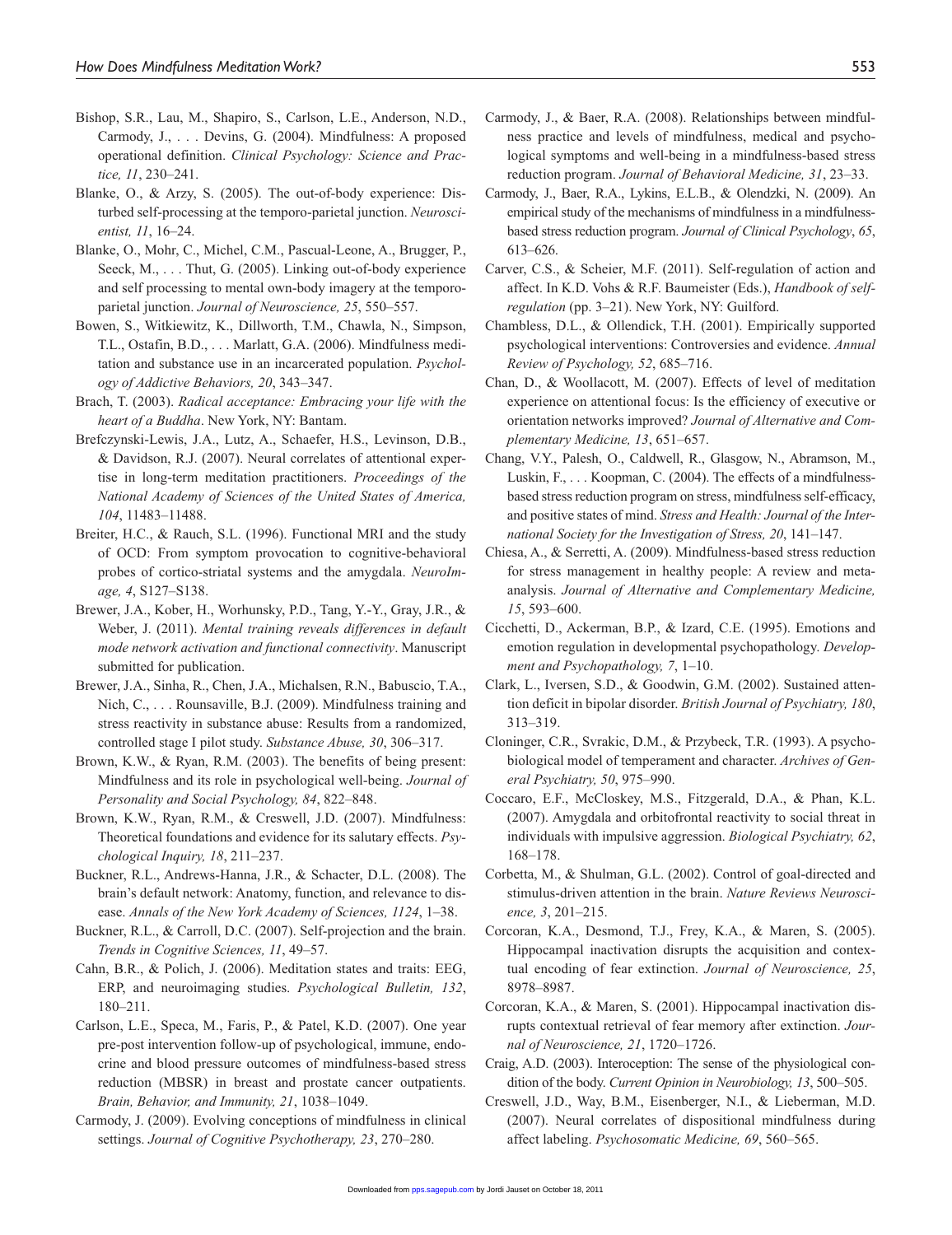- Critchley, H.D., Wiens, S., Rotshtein, P., Ohman, A., & Dolan, R.J. (2004). Neural systems supporting interoceptive awareness. *Nature Neuroscience, 7*, 189–195.
- Damasio, A.R. (1999). *The feeling of what happens: Body and emotion in the making of consciousness*. New York, NY: Harcourt Brace.
- Damasio, A.R. (2003). *Looking for Spinoza: Joy, sorrow, and the feeling brain*. New York, NY: Harcourt.
- Davidson, R.J. (1992). Anterior cerebral asymmetry and the nature of emotion. *Brain and Cognition, 20*, 125–151.
- Davidson, R.J. (2000). Affective style, psychopathology, and resilience: Brain mechanisms and plasticity. *American Psychologist, 55*, 1196–1214.
- Davidson, R.J., Jackson, D.C., & Kalin, N.H. (2000). Emotion, plasticity, context, and regulation: Perspectives from affective neuroscience. *Psychological Bulletin, 126*, 890–909.
- Davidson, R.J., Kabat-Zinn, J., Schumacher, J., Rosenkranz, M., Muller, D., Santorelli, S.F., . . . Sheridan, J.F. (2003). Alterations in brain and immune function produced by mindfulness meditation. *Psychosomatic Medicine, 65*, 564–570.
- Davis, M. (1980). A multidimensional approach to individual differences in empathy. *Catalog of Selected Documents in Psychology, 10*, 1–17.
- Davis, M., & Whalen, P.J. (2001). The amygdala: Vigilance and emotion. *Molecular Psychiatry, 6*, 13–34.
- Decety, J., & Jackson, P.L. (2004). The functional architecture of human empathy. *Behavioral and Cognitive Neuroscience Reviews, 3*, 71–100.
- Deckersbach, T., Hölzel, B.K., Eisner, L.R., Stange, J.P., Peckham, A.D., Lazar, S.W., . . . Nierenberg, A.A. (in press). Mindfulnessbased cognitive therapy for non-remitted patients with bipolar disorder. *CNS Neuroscience & Therapeutics*.
- Deikman, A.J. (1982). *The observing self: Mysticism and psychotherapy*. Boston, MA: Beacon Press.
- Dekeyser, M., Raes, F., Leijssen, M., Leysen, S., & Dewulf, D. (2008). Mindfulness skills and interpersonal behaviour. *Personality and Individual Differences, 44*, 1235–1245.
- de la Fuente, M., Franco, C., & Salvator, M. (2010). Reduction of blood pressure in a group of hypertensive teachers through a program of mindfulness meditation. *Behavioral Psychology / Psicología Conductual, 18*, 533–552.
- Eippert, F., Veit, R., Weiskopf, N., Erb, M., Birbaumer, N., & Anders, S. (2007). Regulation of emotional responses elicited by threatrelated stimuli. *Human Brain Mapping, 28*, 409–423.
- Ekman, P., Davidson, R.J., Ricard, M., & Wallace, A. (2005). Buddhist and psychological perspectives on emotions and well-being. *Current Directions in Psychological Science, 14*, 59–63.
- Emavardhana, T., & Tori, C.D. (1997). Changes in self-concept, ego defense mechanisms, and religiosity following seven-day Vipassana meditation retreats. *Journal for the Scientific Study of Religion, 36*, 194–206.
- Engler, J. (1995). Being somebody and being nobody: A reexamination of the understanding of self in psychoanalysis and Buddhism. In J.D. Safran (Ed.), *Psychoanalysis and Buddhism* (pp. 35–79). Boston, MA: Wisdom Publications.
- Engler, J. (2004). Ego, ego on the wall: What is ego after all? In H.B. Aronson (Ed.), *Buddhist practice on Western ground* (pp. 64–90). Boston, MA: Shambhala.
- Epel, E.S., Blackburn, E.H., Lin, J., Dhabhar, F.S., Adler, N.E., Morrow, J.D., & Cawthon, R.M. (2004). Accelerated telomere shortening in response to life stress. *Proceedings of the National Academy of Sciences, USA, 101*, 17312–17315.
- Epstein, M. (1988). The deconstruction of the self: Ego and "egolessness" in Buddhist Insight meditation. *The Journal of Transpersonal Psychology, 20*, 61–69.
- Etkin, A., Klemenhagen, K.C., Dudman, J.T., Rogan, M.T., Hen, R., Kandel, E.R., & Hirsch, J. (2004). Individual differences in trait anxiety predict the response of the basolateral amygdala to unconsciously processed fearful faces. *Neuron, 44*, 1043–1055.
- Fan, J., McCandliss, B.D., Sommer, T., Raz, A., & Posner, M.I. (2002). Testing the efficiency and independence of attentional networks. *Journal of Cognitive Neuroscience, 14*, 340–347.
- Farb, N.A.S., Anderson, A.K., Mayberg, H., Bean, J., McKeon, D., & Segal, Z.V. (2010). Minding one's emotions: Mindfulness training alters the neural expression of sadness. *Emotion, 10*, 25–33.
- Farb, N.A.S., Segal, Z.V., Mayberg, H., Bean, J., McKeon, D., Fatima, Z., & Anderson, A.K. (2007). Attending to the present: Mindfulness meditation reveals distinct neural modes of selfreference. *Social Cognitive and Affective Neuroscience, 2*, 313–322.
- Feldman, G., Greeson, J., & Senville, J. (2010). Differential effects of mindful breathing, progressive muscle relaxation, and lovingkindness meditation on decentering and negative reactions to repetitive thoughts. *Behaviour Research and Therapy, 48*, 1002–1011.
- Fountoulakis, K.N., Giannakopoulos, P., Kovari, E., & Bouras, C. (2008). Assessing the role of cingulate cortex in bipolar disorder: Neuropathological, structural and functional imaging data. *Brain Research Reviews, 59*, 9–21.
- Fox, M.D., Corbetta, M., Snyder, A.Z., Vincent, J.L., & Raichle, M.E. (2006). Spontaneous neuronal activity distinguishes human dorsal and ventral attention systems. *Proceedings of the National Academy of Sciences of the United States of America, 103*, 10046–10051.
- Fresco, D.M., Moore, M.T., van Dulmen, M.H., Segal, Z.V., Ma, S.H., Teasdale, J.D., & Williams, J.M. (2007). Initial psychometric properties of the experiences questionnaire: Validation of a self-report measure of decentering. *Behavior Therapy, 38*, 234–246.
- Gard, T., Hölzel, B.K., Sack, A.T., Hempel, H., Lazar, S.W., Vaitl, D., & Ott, U. (2010). *Pain mitigation through mindfulness is associated with decreased cognitive control and increased sensory processing in the brain*. Manuscript submitted for publication.
- Garland, E.L., Gaylord, S.A., & Fredrickson, B.L. (2011). Positive reappraisal mediates the stress-reductive effects of mindfulness: An upward spiral process. *Mindfulness, 2*, 59-67
- Germer, C.K. (2009). *The mindful path to self-compassion: Freeing yourself from destructive thoughts and emotions*. New York, NY: Guilford.
- Goldin, P.R., & Gross, J.J. (2010). Effects of mindfulness-based stress reduction (MBSR) on emotion regulation in social anxiety disorder. *Emotion, 10*, 83–91.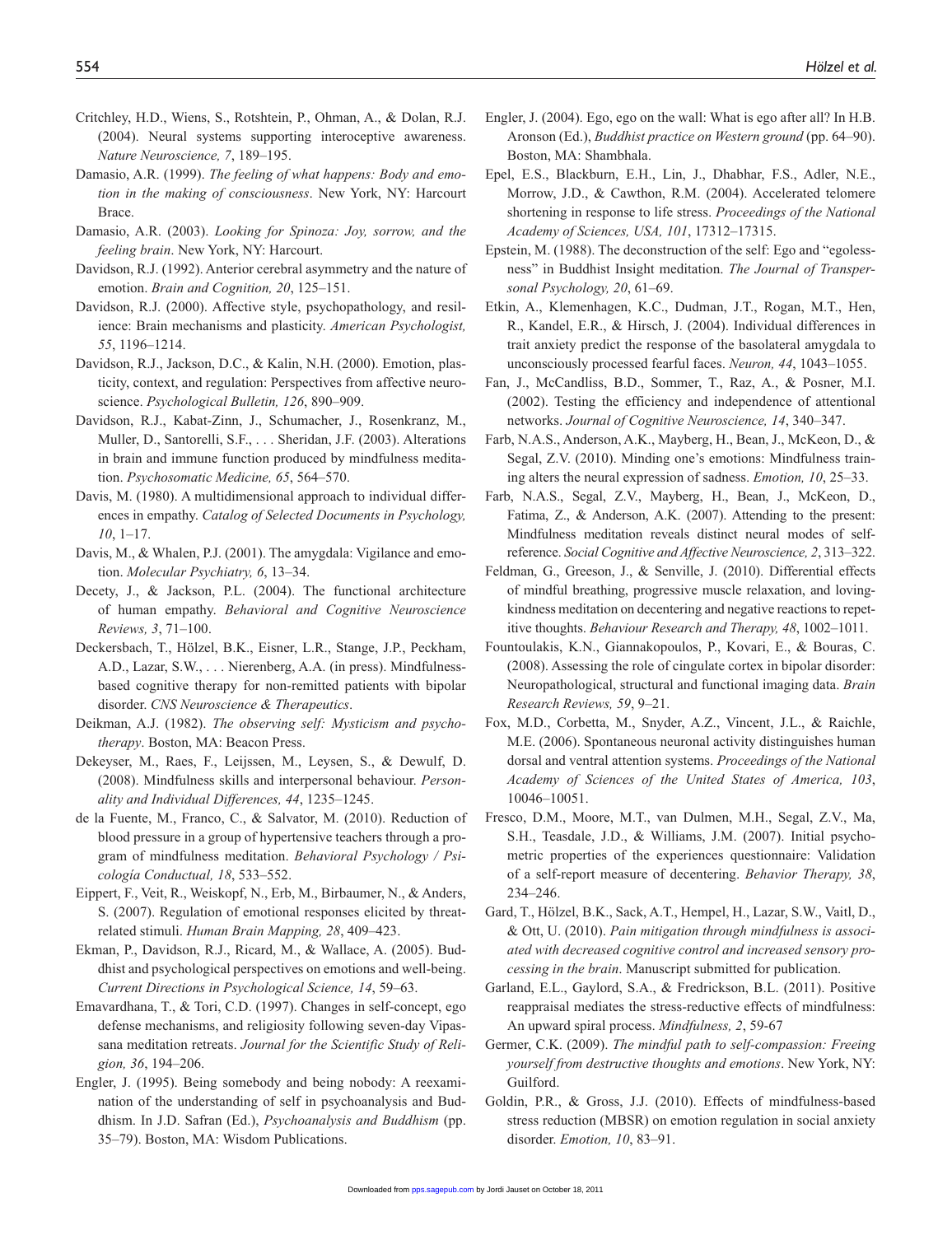- Goleman, D.J., & Schwartz, G.E. (1976). Meditation as an intervention in stress reactivity. *Journal of Consulting and Clinical Psychology, 44*, 456–466.
- Grant, J.A., Courtemanche, J., Duerden, E.G., Duncan, G.H., & Rainville, P. (2010). Cortical thickness and pain sensitivity in Zen meditators. *Emotion, 10*, 43–53.
- Grant, J.A., Courtemanche, J., & Rainville, P. (2011). A non-elaborative mental stance and decoupling of executive and pain-related cortices predicts low pain sensitivity in Zen meditators. *Pain, 152*, 150–156.
- Gross, J.J. (1998). The emerging field of emotion regulation: An integrative review. *Review of General Psychology, 2*, 271–299.
- Grossman, P., Niemann, L., Schmidt, S., & Walach, H. (2004). Mindfulness-based stress reduction and health benefits. A metaanalysis. *Journal of Psychosomatic Research, 57*, 35–43.
- Grossman, P., Tiefenthaler-Gilmer, U., Raysz, A., & Kesper, U. (2007). Mindfulness training as an intervention for fibromyalgia: Evidence of postintervention and 3-year follow-up benefits in well-being. *Psychotherapy and Psychosomatics, 76*, 226–233.
- Gruber, S.A., Rogowska, J., & Yurgelun-Todd, D.A. (2004). Decreased activation of the anterior cingulate in bipolar patients: An fMRI study. *Journal of Affective Disorders, 82*, 191–201.
- Gusnard, D.A., Akbudak, E., Shulman, G.L., & Raichle, M.E. (2001). Medial prefrontal cortex and self-referential mental activity: Relation to a default mode of brain function. *Proceedings of the National Academy of Sciences of the United States of America, 98*, 4259–4264.
- Gusnard, D.A., & Raichle, M.E. (2001). Searching for a baseline: Functional imaging and the resting human brain. *Nature Reviews Neuroscience, 2*, 685–694.
- Gyatso, T. (1984). *Kindness, clarity, and insight*. Ithaca, NY: Snow Lion.
- Haimerl, C.J., & Valentine, E.R. (2001). The effect of contemplative practice on intrapersonal, interpersonal, and transpersonal dimensions of the self-concept. *Journal of Transpersonal Psychology, 33*, 37–52.
- Harenski, C.L., & Hamann, S. (2006). Neural correlates of regulating negative emotions related to moral violations. *NeuroImage, 30*, 313–324.
- Hart, W. (1987). *The art of living: Vipassana meditation: As taught by S.N. Goenka*. San Francisco, CA: HarperOne.
- Hasler, G., Fromm, S., Alvarez, R.P., Luckenbaugh, D.A., Drevets, W.C., & Grillon, C. (2007). Cerebral blood flow in immediate and sustained anxiety. *Journal of Neuroscience, 27*, 6313–6319.
- Hayes, S.C., Wilson, K.G., Gifford, E.V., Follette, V.M., & Strosahl, K. (1996). Experiential avoidance and behavioral disorders: A functional dimensional approach to diagnosis and treatment. *Journal of Consulting and Clinical Psychology, 64*, 1152–1168.
- Hill, D.M., Craighead, L.W., & Safer, D.L. (2011). Appetite-focused dialectic behavior therapy for the treatment of binge eating with purging: A preliminary trial. *International Journal of Eating Disorders, 44*, 249–261.
- Hofmann, S.G., Sawyer, A.T., Witt, A.A., & Oh, D. (2010). The effect of mindfulness-based therapy on anxiety and depression: A metaanalytic review. *Journal of Consulting and Clinical Psychology, 78*, 169–183.
- Hollis-Walker, L., & Colosimo, K. (2011). Mindfulness, selfcompassion, and happiness in non-meditators: A theoretical and empirical examination. *Personality and Individual Differences, 50*, 222–227.
- Holt, D.J., Lebron-Milad, K., Milad, M.R., Rauch, S.L., Pitman, R.K., Orr, S.P., . . . Goff, D.C. (2009). Extinction memory is impaired in schizophrenia. *Biological Psychiatry, 65*, 455–463.
- Hölzel, B.K., Carmody, J., Evans, K.C., Hoge, E.A., Dusek, J.A., Morgan, L., . . . Lazar, S.W. (2010). Stress reduction correlates with structural changes in the amygdala. *Social Cognitive and Affective Neuroscience, 5*, 11–17.
- Hölzel, B.K., Carmody, J., Vangel, M., Congleton, C., Yerramsetti, S.M., Gard, T., & Lazar, S.W. (2011). Mindfulness practice leads to increases in regional brain gray matter density. *Psychiatry Research, 191*, 36–43.
- Hölzel, B.K., Ott, U., Gard, T., Hempel, H., Weygandt, M., Morgen, K., & Vaitl, D. (2008). Investigation of mindfulness meditation practitioners with voxel-based morphometry. *Social Cognitive and Affective Neuroscience, 3*, 55–61.
- Hölzel, B.K., Ott, U., Hempel, H., Hackl, A., Wolf, K., Stark, R., & Vaitl, D. (2007). Differential engagement of anterior cingulate and adjacent medial frontal cortex in adept meditators and nonmeditators. *Neuroscience Letters, 421*, 16–21.
- Hölzel, B.K., Ott, U., Hempel, H., & Stark, R. (2006, May). *Wie wirkt Achtsamkeit? Eine Interviewstudie mit erfahrenen Meditierenden* (How does mindfulness work? An interview study with experienced meditators). Paper presented at the 24th Symposium of the Section for Clinical Psychology and Psychotherapy of the German Society for Psychology, Würzburg, Germany.
- Inda, M.C., Muravieva, E.V., & Alberini, C.M. (2011). Memory retrieval and the passage of time: From reconsolidation and strengthening to extinction. *Journal of Neuroscience, 31*, 1635–1643.
- Jacobs, T.L., Epel, E.S., Lin, J., Blackburn, E.H., Wolkowitz, O.M., Bridwell, D.A., . . . Saron, C.D. (2010). Intensive meditation training, immune cell telomerase activity, and psychological mediators. *Psychoneuroendocrinology, 36*, 664-681.
- Jain, S., Shapiro, S.L., Swanick, S., Roesch, S.C., Mills, P.J., Bell, I., & Schwartz, G.E. (2007). A randomized controlled trial of mindfulness meditation versus relaxation training: Effects on distress, positive states of mind, rumination, and distraction. *Annals of Behavioral Medicine, 33*, 11–21.
- James, W. (1884). What is an emotion? *Mind, 9*, 188–205.
- Jang, J.H., Jung, W.H., Kang, D.H., Byun, M.S., Kwon, S.J., Choi, C.H., & Kwon, J.S. (2010). Increased default mode network connectivity associated with meditation. *Neuroscience Letters, 487*, 358–362.
- Jha, A.P., Krompinger, J., & Baime, M.J. (2007). Mindfulness training modifies subsystems of attention. *Cognitive, Affective, & Behavioral Neuroscience, 7*, 109–119.
- Jha, A.P., Stanley, E.A., Kiyonaga, A., Wong, L., & Gelfand, L. (2010). Examining the protective effects of mindfulness training on working memory capacity and affective experience. *Emotion, 10*, 54–64.
- Kabat-Zinn, J. (1990). *Full catastrophe living*. New York, NY: Delta Publishing.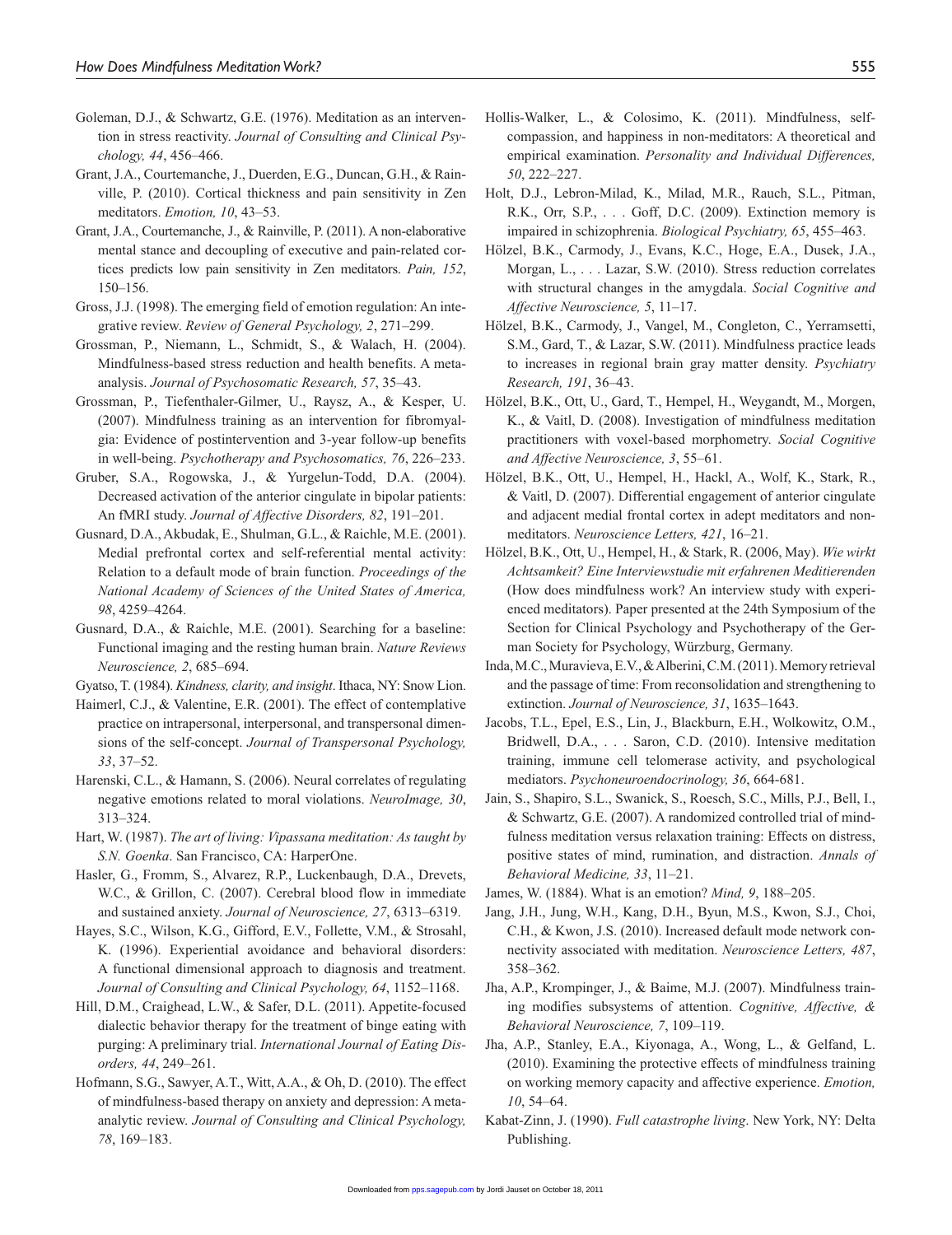- Kabat-Zinn, J., Massion, A.O., Kristeller, J., Peterson, L.G., Fletcher, K.E., Pbert, L., . . . Santorelli, S.F. (1992). Effectiveness of a meditation-based stress reduction program in the treatment of anxiety disorders. *American Journal of Psychiatry, 149*, 936–943.
- Karoly, P. (1993). Mechanisms of self-regulation: A systems view. *Annual Review of Psychology, 44*, 23–52.
- Kelley, W.M., Macrae, C.N., Wyland, C.L., Caglar, S., Inati, S., & Heatherton, T.F. (2002). Finding the self? An event-related fMRI study. *Journal of Cognitive Neuroscience, 14*, 785–794.
- Kelly, A.C., Zuroff, D.C., Foa, C.L., & Gilbert, P. (2010). Who benefits from training in self-compassionate self-regulation? A study of smoking reduction. *Journal of Social and Clinical Psychology, 29*, 727–755.
- Kerr, C.E., Josyula, K., & Littenberg, R. (2011). Developing an observing attitude: An analysis of meditation diaries in an MBSR clinical trial. *Clinical Psychology & Psychotherapy, 18*, 80–93.
- Kerr, C.E., Shaw, J.R., Wasserman, R.H., Chen, V.W., Kanojia, A., Bayer, T., & Kelley, J.M. (2008). Tactile acuity in experienced Tai Chi practitioners: Evidence for use dependent plasticity as an effect of sensory-attentional training. *Experimental Brain Research, 188*, 317–322.
- Khalsa, S.S., Rudrauf, D., Damasio, A.R., Davidson, R.J., Lutz, A., & Tranel, D. (2008). Interoceptive awareness in experienced meditators. *Psychophysiology, 45*, 671–677.
- Kimbrough, E., Magyari, T., Langenberg, P., Chesney, M., & Berman, B. (2010). Mindfulness intervention for child abuse survivors. *Journal of Clinical Psychology, 66*, 17–33.
- Kolur, U.S., Reddy, Y.C.J., John, J.P., Kandavel, T., & Jain, S. (2006). Sustained attention and executive functions in euthymic young people with bipolar disorder. *British Journal of Psychiatry, 189*, 453–458.
- Kravariti, E., Schulze, K., Kane, F., Kalidindi, S., Bramon, E., Walshe, M., . . . Murray, R.M. (2009). Stroop-test interference in bipolar disorder. *British Journal of Psychiatry, 194*, 285–286.
- Krisanaprakornkit, T., Ngamjarus, C., Witoonchart, C., & Piyavhatkul, N. (2010). Meditation therapies for attention-deficit/hyperactivity disorder (ADHD). *Cochrane Database of Systematic Reviews,* 6, CD006507.
- Kubota, Y., Sato, W., Toichi, M., Murai, T., Okada, T., Hayashi, A., . . . Sengoku, A. (2001). Frontal midline theta rhythm is correlated with cardiac autonomic activities during the performance of an attention demanding meditation procedure. *Cognitive Brain Research, 11*, 281–287.
- Kuyken, W., Watkins, E., Holden, E., White, K., Taylor, R. S., Byford, S., . . . Dalgleish, T. (2010). How does mindfulness-based cognitive therapy work? *Behaviour Research and Therapy, 48*, 1105–1112.
- Lazar, S.W., Bush, G., Gollub, R. L., Fricchione, G.L., Khalsa, G., & Benson, H. (2000). Functional brain mapping of the relaxation response and meditation. *NeuroReport, 11*, 1581–1585.
- Lazar, S.W., Kerr, C.E., Wasserman, R.H., Gray, J.R., Greve, D.N., Treadway, M.T., . . . Fischl, B. (2005). Meditation experience is associated with increased cortical thickness. *NeuroReport, 16*, 1893–1897.
- LeDoux, J.E. (2000). Emotion circuits in the brain. *Annual Review of Neuroscience, 23*, 155–184.
- Legrand, D., & Ruby, P. (2009). What is self-specific? Theoretical investigation and critical review of neuroimaging results. *Psychological Review, 116*, 252–282.
- Lieberman, M.D., Jarcho, J.M., & Satpute, A.B. (2004). Evidencebased and intuition-based self-knowledge: An FMRI study. *Journal of Personality and Social Psychology, 87*, 421–435.
- Linehan, M.M., Armstrong, H.E., Suarez, A., Allmon, D., & Heard, H.L. (1991). Cognitive-behavioral treatment of chronically parasuicidal borderline patients. *Archives of General Psychiatry, 48*, 1060–1064.
- Lou, H.C., Kjaer, T.W., Friberg, L., Wildschiodtz, G., Holm, S., & Nowak, M. (1999). A 15O-H2O PET study of meditation and the resting state of normal consciousness. *Human Brain Mapping, 7*, 98–105.
- Lovibond, P.F., Mitchell, C.J., Minard, E., Brady, A., & Menzies, R.G. (2009). Safety behaviours preserve threat beliefs: Protection from extinction of human fear conditioning by an avoidance response. *Behaviour Research and Therapy, 47*, 716–720.
- Luders, E., Toga, A.W., Lepore, N., & Gaser, C. (2009). The underlying anatomical correlates of long-term meditation: Larger hippocampal and frontal volumes of gray matter. *NeuroImage, 45*, 672–678.
- Lutz, A., Brefczynski-Lewis, J., Johnstone, T., & Davidson, R.J. (2008). Regulation of the neural circuitry of emotion by compassion meditation: Effects of meditative expertise. *PLoS ONE, 3*, e1897.
- Lutz, A., Dunne, J.D., & Davidson, R.J. (2007). Meditation and the neuroscience of consciousness: An introduction. In P.D. Zelazo, M. Moscovitch, & E. Thompson (Eds.), *Cambridge handbook of consciousness* (pp. 499–554). Cambridge, England: Cambridge University Press.
- Lutz, A., Slagter, H.A., Dunne, J.D., & Davidson, R.J. (2008). Attention regulation and monitoring in meditation. *Trends in Cognitive Sciences, 12*, 163–169.
- Maalouf, F.T., Klein, C., Clark, L., Sahakian, B.J., LaBarbara, E.J., Versace, A., . . . Phillips, M.L. (2010). Impaired sustained attention and executive dysfunction: Bipolar disorder versus depression-specific markers of affective disorders*. Neuropsychologica, 48*, 1862–1868.
- MacLean, K.A., Ferrer, E., Aichele, S.R., Bridwell, D.A., Zanesco, A.P., Jacobs, T.L., . . . Saron, C.D. (2010). Intensive meditation training improves perceptual discrimination and sustained attention. *Psychological Science, 21*, 829–839.
- Macrae, C.N., Moran, J.M., Heatherton, T.F., Banfield, J.F., & Kelley, W.M. (2004). Medial prefrontal activity predicts memory for self. *Cerebral Cortex, 14*, 647–654.
- Mehling, W.E., Gopisetty, V., Daubenmier, J., Price, C.J., Hecht, F.M., & Stewart, A. (2009). Body awareness: Construct and selfreport measures. *PLoS ONE, 4*, e5614.
- Mennin, D.S., Heimberg, R.G., Turk, C.L., & Fresco, D.M. (2002). Applying an emotion regulation framework to integrative approaches to generalized anxiety disorder. *Clinical Psychology: Science and Practice, 9*, 85–90.
- Miklowitz, D.J., Alatiq, Y., Goodwin, G.M., Geddes, J.R., Fennell, M.J.V., Dimidjian, S., . . . Williams, J.M.G. (2009). A pilot study of mindfulness-based cognitive therapy for bipolar disorder. *International Journal of Cognitive Therapy, 2*, 373–382.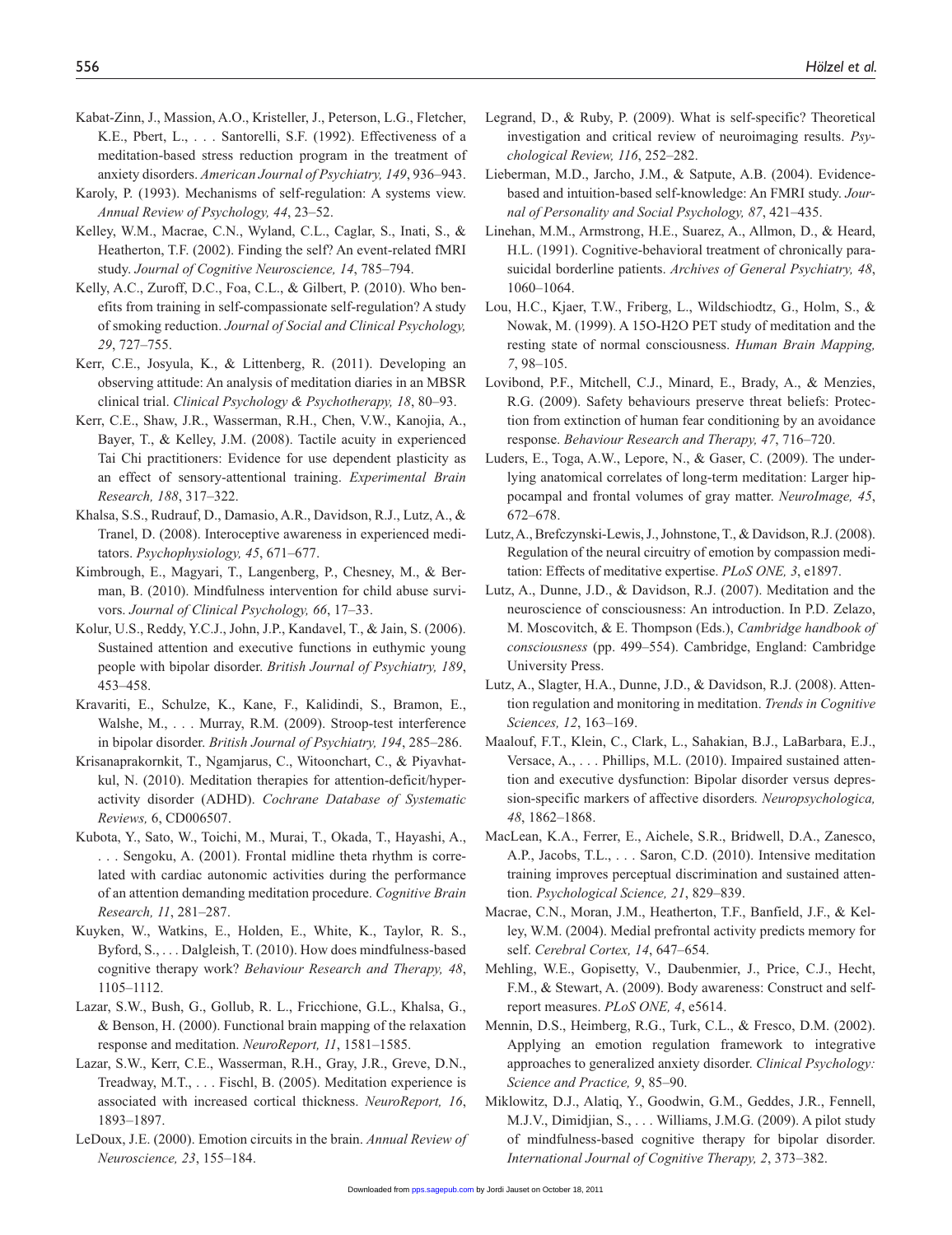- Milad, M.R., Orr, S.P., Lasko, N.B., Chang, Y., Rauch, S.L., & Pitman, R.K. (2008). Presence and acquired origin of reduced recall for fear extinction in PTSD: Results of a twin study. *Journal of Psychiatric Research, 42*, 515–520.
- Milad, M.R., Pitman, R.K., Ellis, C.B., Gold, A.L., Shin, L.M., Lasko, N.B., . . . Rauch, S.L. (2009). Neurobiological basis of failure to recall extinction memory in posttraumatic stress disorder. *Biological Psychiatry, 66*, 1075–1082.
- Milad, M.R., Quinn, B.T., Pitman, R.K., Orr, S.P., Fischl, B., & Rauch, S.L. (2005). Thickness of ventromedial prefrontal cortex in humans is correlated with extinction memory. *Proceedings of the National Academy of Sciences, USA, 102*, 10706–10711.
- Milad, M.R., & Quirk, G.J. (2002). Neurons in medial prefrontal cortex signal memory for fear extinction. *Nature, 420*, 70–74.
- Milad, M.R., Rauch, S.L., Pitman, R.K., & Quirk, G.J. (2006). Fear extinction in rats: Implications for human brain imaging and anxiety disorders. *Biological Psychiatry, 73*, 61–71.
- Milad, M.R., Wright, C.I., Orr, S.P., Pitman, R.K., Quirk, G.J., & Rauch, S.L. (2007). Recall of fear extinction in humans activates the ventromedial prefrontal cortex and hippocampus in concert. *Biological Psychiatry, 62*, 446–454.
- Modinos, G., Ormel, J., & Aleman, A. (2010). Individual differences in dispositional mindfulness and brain activity involved in reappraisal of emotion. *Social Cognitive and Affective Neuroscience, 5*, 369–377.
- Monk, C.S., Telzer, E.H., Mogg, K., Bradley, B.P., Mai, X., Louro, H.M., . . . Pine, D.S. (2008). Amygdala and ventrolateral prefrontal cortex activation to masked angry faces in children and adolescents with generalized anxiety disorder. *Archives of General Psychiatry, 65*, 568–576.
- Moore, A., & Malinowski, P. (2009). Meditation, mindfulness and cognitive flexibility. *Consciousness and Cognition, 18*, 176–186.
- Morgan, M.A., Romanski, L.M., & LeDoux, J.E. (1993). Extinction of emotional learning: Contribution of medial prefrontal cortex. *Neuroscience Letters, 163*, 109–113.
- Myers, K.M., & Davis, M. (2007). Mechanisms of fear extinction. *Molecular Psychiatry, 12*, 120–150.
- Nader, K., & Einarsson, E.O. (2010). Memory reconsolidation: An update. *Annals of the New York Academy of Sciences, 1191*, 27–41.
- Neff, K.D. (2003a). The development and validation of a scale to measure self-compassion. *Self and Identity, 2*, 223–250.
- Neff, K.D. (2003b). Self-compassion: An alternative conceptualization of a healthy attitude toward oneself. *Self and Identity, 2*, 85–101.
- Newberg, A., Alavi, A., Baime, M., Pourdehnad, M., Santanna, J., & d'Aquili, E. (2001). The measurement of regional cerebral blood flow during the complex cognitive task of meditation: A preliminary SPECT study. *Psychiatry Research, 106*, 113–122.
- Nielsen, L., & Kaszniak, A.W. (2006). Awareness of subtle emotional feelings: A comparison of long-term meditators and nonmeditators. *Emotion, 6*, 392–405.
- Northoff, G., & Bermpohl, F. (2004). Cortical midline structures and the self. *Trends in Cognitive Sciences, 8*, 102–107.
- Northoff, G., Heinzel, A., de Greck, M., Bermpohl, F., Dobrowolny, H., & Panksepp, J. (2006). Self-referential processing in our brain: A meta-analysis of imaging studies on the self. *NeuroImage, 31*, 440–457.
- Ochsner, K.N., Bunge, S.A., Gross, J.J., & Gabrieli, J.D. (2002). Rethinking feelings: An FMRI study of the cognitive regulation of emotion. *Journal of Cognitive Neuroscience, 14*, 1215–1229.
- Ochsner, K.N., & Gross, J.J. (2005). The cognitive control of emotion. *Trends in Cognitive Sciences, 9*, 242–249.
- Ochsner, K.N., & Gross, J.J. (2008). Cognitive emotion regulation: Insights from social cognitive and affective neuroscience. *Current Directions in Psychological Science, 17*, 153–158.
- Ochsner, K.N., Ray, R.D., Cooper, J.C., Robertson, E.R., Chopra, S., Gabrieli, J.D., & Gross, J.J. (2004). For better or for worse: Neural systems supporting the cognitive down- and up-regulation of negative emotion. *NeuroImage, 23*, 483–499.
- Olendzki, A. (2006). The transformative impact of non-self. In D.K. Nauriyal, M.S. Drummond, Y.B. Lal (Eds.), *Buddhist thought and applied psychological research: Transcending the boundaries* (pp. 250–261). New York, NY: Taylor & Francis Routledge.
- Olendzki, A. (2010). *Unlimiting mind: The radically experiential psychology of Buddhism*. Somerville, MA: Wisdom Publications.
- Ortner, C.N.M., Kilner, S.J., & Zelazo, P.D. (2007). Mindfulness meditation and reduced emotional interference on a cognitive task. *Motivation and Emotion, 31*, 271–283.
- Öst, L.G. (1997). Rapid treatment of specific phobias. In G.C.L. Davey (Ed.), *Phobias: A handbook of theory, research, and treatment* (pp. 227–247). Chichester, UK: John Wiley.
- Ott, U., Walter, B., Gebhardt, H., Stark, R., & Vaitl, D. (2010, June 6–10). *Inhibition of default mode network activity during mindfulness meditation*. Paper presented at the 16th Annual Meeting of the Organization for Human Brain Mapping, Barcelona, Spain.
- Pagnoni, G., & Cekic, M. (2007). Age effects on gray matter volume and attentional performance in Zen meditation. *Neurobiology of Aging, 28*, 1623–1627.
- Pare, D., Quirk, G.J., & Ledoux, J.E. (2004). New vistas on amygdala networks in conditioned fear. *Journal of Neurophysiology, 92*, 1–9.
- Parkinson, B., & Totterdell, P. (1999). Classifying affect-regulation strategies. *Cognition & Emotion, 13*, 277–303.
- Passarotti, A.M., Sweeney, J.A., & Pavuluri, M.N. (2010). Emotion processing influences working memory circuits in pediatric bipolar disorder and attention-deficit/hyperactivity disorder. *Journal of the American Academy of Child & Adolescent Psychiatry, 49*, 1064–1080.
- Pavuluri, M.N., O'Connor, M.M., Harral, E., & Sweeney, J.A. (2007). Affective neural circuitry during facial emotion processing in pediatric bipolar disorder. *Biological Psychiatry, 62*, 158–167.
- Phan, K.L., Fitzgerald, D.A., Nathan, P.J., & Tancer, M.E. (2006). Association between amygdala hyperactivity to harsh faces and severity of social anxiety in generalized social phobia. *Biological Psychiatry, 59*, 424–429.
- Phelps, E.A., & LeDoux, J.E. (2005). Contributions of the amygdala to emotion processing: From animal models to human behavior. *Neuron, 48*, 175–187.
- Posner, M.I., & Petersen, S.E. (1990). The attention system of the human brain. *Annual Review of Neuroscience, 13*, 25–42.
- Price, J.L. (2005). Free will versus survival: Brain systems that underlie intrinsic constraints on behavior. *Journal of Comparative Neurology, 493*, 132–139.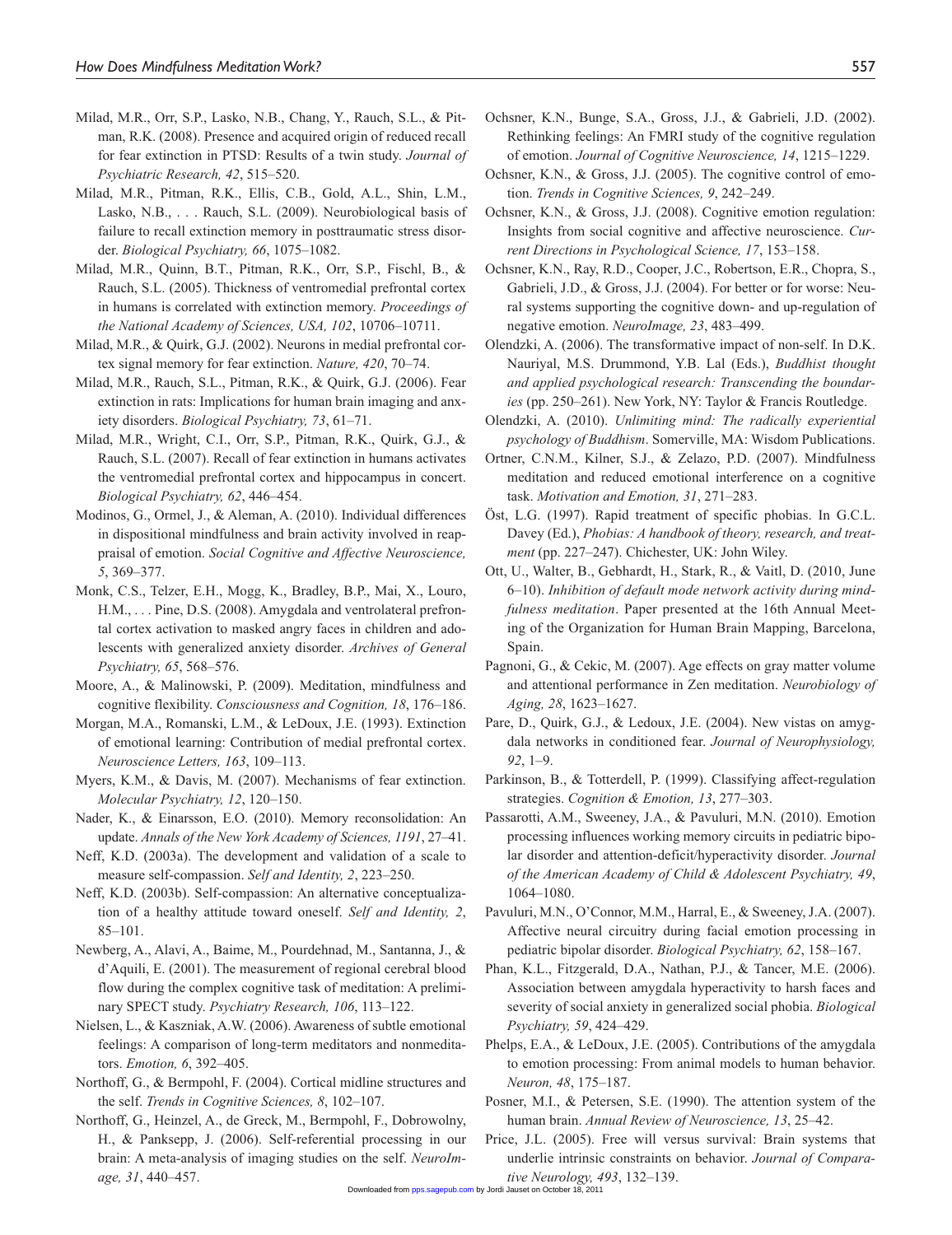- Quirk, G.J. (2002). Memory for extinction of conditioned fear is long-lasting and persists following spontaneous recovery. *Learning & Memory, 9*, 402–407.
- Quirk, G.J., Russo, G.K., Barron, J.L., & Lebron, K. (2000). The role of ventromedial prefrontal cortex in the recovery of extinguished fear. *Journal of Neuroscience, 20*, 6225–6231.
- Raffone, A., & Pantani, M. (2010). A global workspace model for phenomenal and access consciousness. *Consciousness and Cognition, 19*, 580–596.
- Rauch, S.L., Shin, L.M., & Phelps, E.A. (2006). Neurocircuitry models of posttraumatic stress disorder and extinction: Human neuroimaging research–past, present, and future. *Biological Psychiatry, 60*, 376–382.
- Rescorla, R.A. (2001). Retraining of extinguished Pavlovian stimuli. *Journal of Experimental Psychology: Animal Behavior Processes, 27*, 115–124.
- Roemer, L., Orsillo, S.M., & Salters-Pedneault, K. (2008). Efficacy of an acceptance-based behavior therapy for generalized anxiety disorder: Evaluation in a randomized controlled trial. *Journal of Consulting and Clinical Psychology, 76*, 1083–1089.
- Roid, G.H., & Fitts, W.H. (1988). *Tennessee Self-Concept Scale (revised manual)*. Los Angeles, CA: Western Psychological Services.
- Rossato, J.I., Bevilaqua, L.R., Izquierdo, I., Medina, J.H., & Cammarota, M. (2010). Retrieval induces reconsolidation of fear extinction memory. *Proceedings of the National Academy of Sciences, USA*, *107*, 21801–21805.
- Sajonz, B., Kahnt, T., Margulies, D.S., Park, S.Q., Wittmann, A., Stoy, M., . . . Bermpohl, F. (2010). Delineating self-referential processing from episodic memory retrieval: Common and dissociable networks. *NeuroImage, 50*, 1606–1617.
- Salkovskis, P.M., Clark, D.M., Hackmann, A., Wells, A., & Gelder, M.G. (1999). An experimental investigation of the role of safetyseeking behaviours in the maintenance of panic disorder with agoraphobia. *Behaviour Research and Therapy, 37*, 559–574.
- Salzberg, S. (1995). *Lovingkindness: The revolutionary art of happiness*. Boston, MA: Shambhala.
- Santorelli, S. (2000). *Heal thy self: Lessons on mindfulness in medicine*. New York, NY: Three Rivers Press.
- Saxe, R., & Kanwisher, N. (2003). People thinking about thinking people. The role of the temporo-parietal junction in "theory of mind". *NeuroImage, 19*, 1835–1842.
- Schacter, D.L., Addis, D.R., & Buckner, R.L. (2007). Remembering the past to imagine the future: The prospective brain. *Nature Reviews Neuroscience, 8*, 657–661.
- Schaefer, S.M., Jackson, D.C., Davidson, R.J., Aguirre, G.K., Kimberg, D.Y., & Thompson-Schill, S.L. (2002). Modulation of amygdalar activity by the conscious regulation of negative emotion. *Journal of Cognitive Neuroscience, 14*, 913–921.
- Schmitz, T.W., & Johnson, S.C. (2007). Relevance to self: A brief review and framework of neural systems underlying appraisal. *Neuroscience & Biobehavioral Reviews, 31*, 585–596.
- Schuman-Olivier, Z., Albanese, M., Carlini, S., & Shaffer, H. (2011). Effects of trait mindfulness during buprenorphine treatment for heroin dependence: A pilot study [Abstract]. *American Journal on Addictions, 20*, 386.
- Shahar, B., Britton, W.B., Sbarra, D.A., Figueredo, A.J., & Bootzin, R.R. (2010). Mechanisms of change in Mindfulness-based cognitive therapy for depression: Preliminary evidence from a randomized controlled trial. *International Journal of Cognitive Therapy, 3*, 402–418.
- Shapiro, D.H., Jr. (1982). Overview: Clinical and physiological comparison of meditation with other self-control strategies. *American Journal of Psychiatry, 139*, 267–274.
- Shapiro, S.L., Astin, J.A., Bishop, S.R., & Cordova, M. (2005). Mindfulness-based stress reduction for health care professionals: Results from a randomized trial. *International Journal of Stress Management, 12*, 164–176.
- Shapiro, S.L., Brown, K.W., & Biegel, G.M. (2007). Teaching selfcare to caregivers: Effects of Mindfulness-Based Stress Reduction on the mental health of therapists in training. *Training and Education in Professional Psychology, 1*, 105–115.
- Shapiro, S.L., Carlson, L.E., Astin, J.A., & Freedman, B. (2006). Mechanisms of mindfulness. *Journal of Clinical Psychology, 62*, 373–386.
- Shapiro, S.L., Schwartz, G.E., & Bonner, G. (1998). Effects of mindfulness-based stress reduction on medical and premedical students. *Journal of Behavioral Medicine, 21*, 581–599.
- Shin, L.M., Wright, C.I., Cannistraro, P.A., Wedig, M.M., McMullin, K., Martis, B., . . . Rauch, S.L. (2005). A functional magnetic resonance imaging study of amygdala and medial prefrontal cortex responses to overtly presented fearful faces in posttraumatic stress disorder. *Archives of General Psychiatry, 62*, 273–281.
- Silbersweig, D., Clarkin, J.F., Goldstein, M., Kernberg, O.F., Tuescher, O., Levy, K.N., . . . Rauch, S.L. (2007). Failure of frontolimbic inhibitory function in the context of negative emotion in borderline personality disorder. *American Journal of Psychiatry, 164*, 1832–1841.
- Singer, T., Seymour, B., O'Doherty, J., Kaube, H., Dolan, R.J., & Frith, C.D. (2004). Empathy for pain involves the affective but not sensory components of pain. *Science, 303*, 1157–1162.
- Slagter, H.A., Lutz, A., Greischar, L.L., Francis, A.D., Nieuwenhuis, S., Davis, J.M., & Davidson, R.J. (2007). Mental training affects distribution of limited brain resources. *PLoS Biology, 5*, e138.
- Smith, H., & Novak, P. (2003). *Buddhism: A concise introduction*. New York, NY: Harper Collins.
- Sridharan, D., Levitin, D.J., & Menon, V. (2008). A critical role for the right fronto-insular cortex in switching between central-executive and default-mode networks. *Proceedings of the National Academy of Sciences of the United States of America, 105*, 12569–12574.
- Stange, J.P., Eisner, L.R., Hölzel, B.K., Peckham, A.D., Dougherty, D.D., Rauch, S.L., . . . Deckersbach, T. (in press). Mindfulnessbased cognitive therapy for bipolar disorder: Effects on cognitive functioning. *Journal of Psychiatric Practice*.
- Strawson, G. (2000). The phenomenology and ontology of the self. In D. Zahavi (Ed.), *Exploring the self: Philosophical and psychopathological perspectives on self-experience* (pp. 39–54). Amsterdam, Netherlands: John Benjamins.
- Stroop, J.R. (1935). Studies of interference in serial verbal reaction. *Journal of Experimental Psychology: Human Perception and Performance, 18*, 643–662.